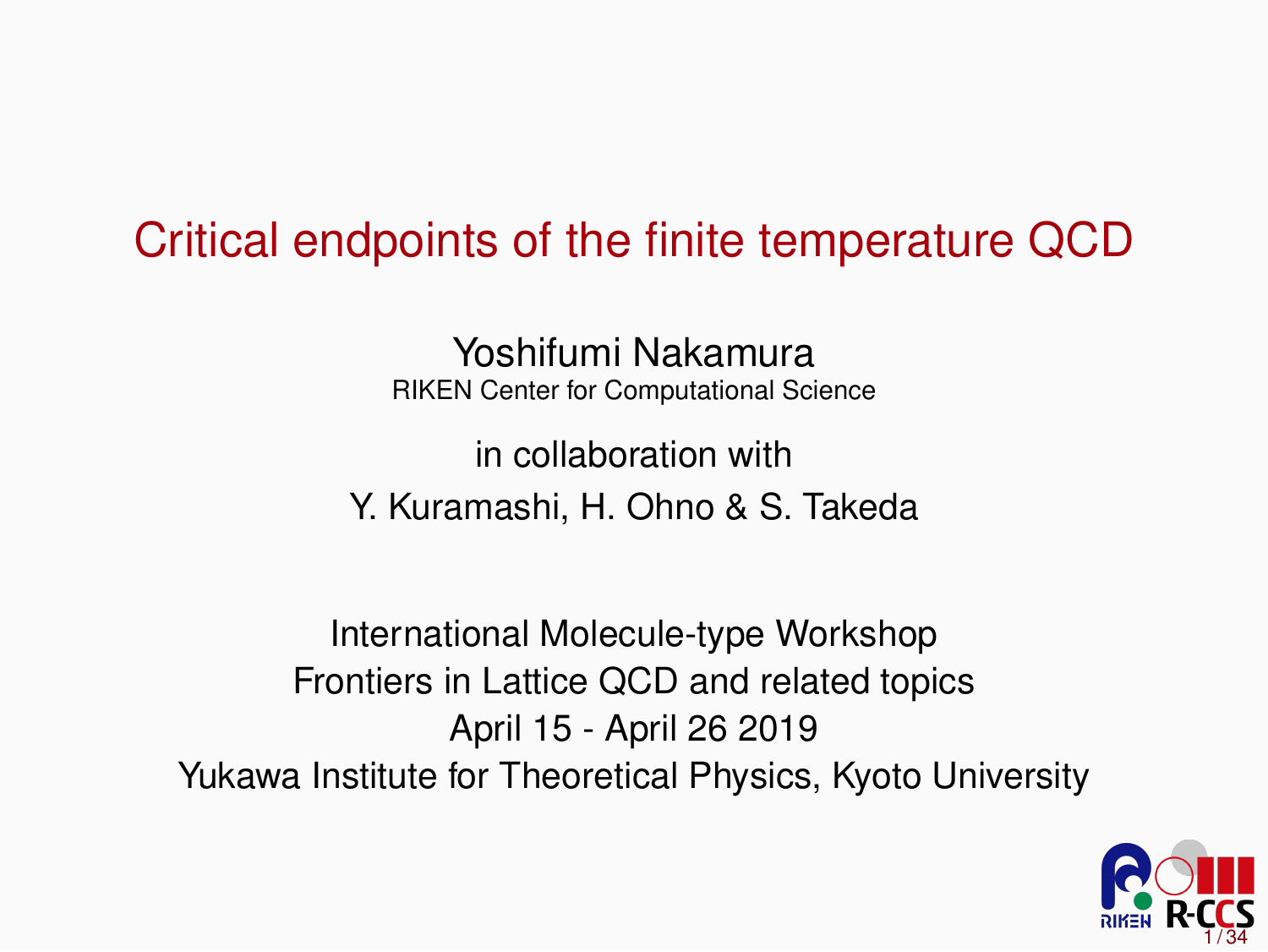#### **Contents**

- introduction
	- Columbia plot
	- previous studies for critical endpoint
	- previous studies for critical endline
- preliminary results
	- New  $N_f = 3$  simulations at  $N_f = 12$
	- New  $N_f = 2 + 1$  simulations away from symmetric point
- summary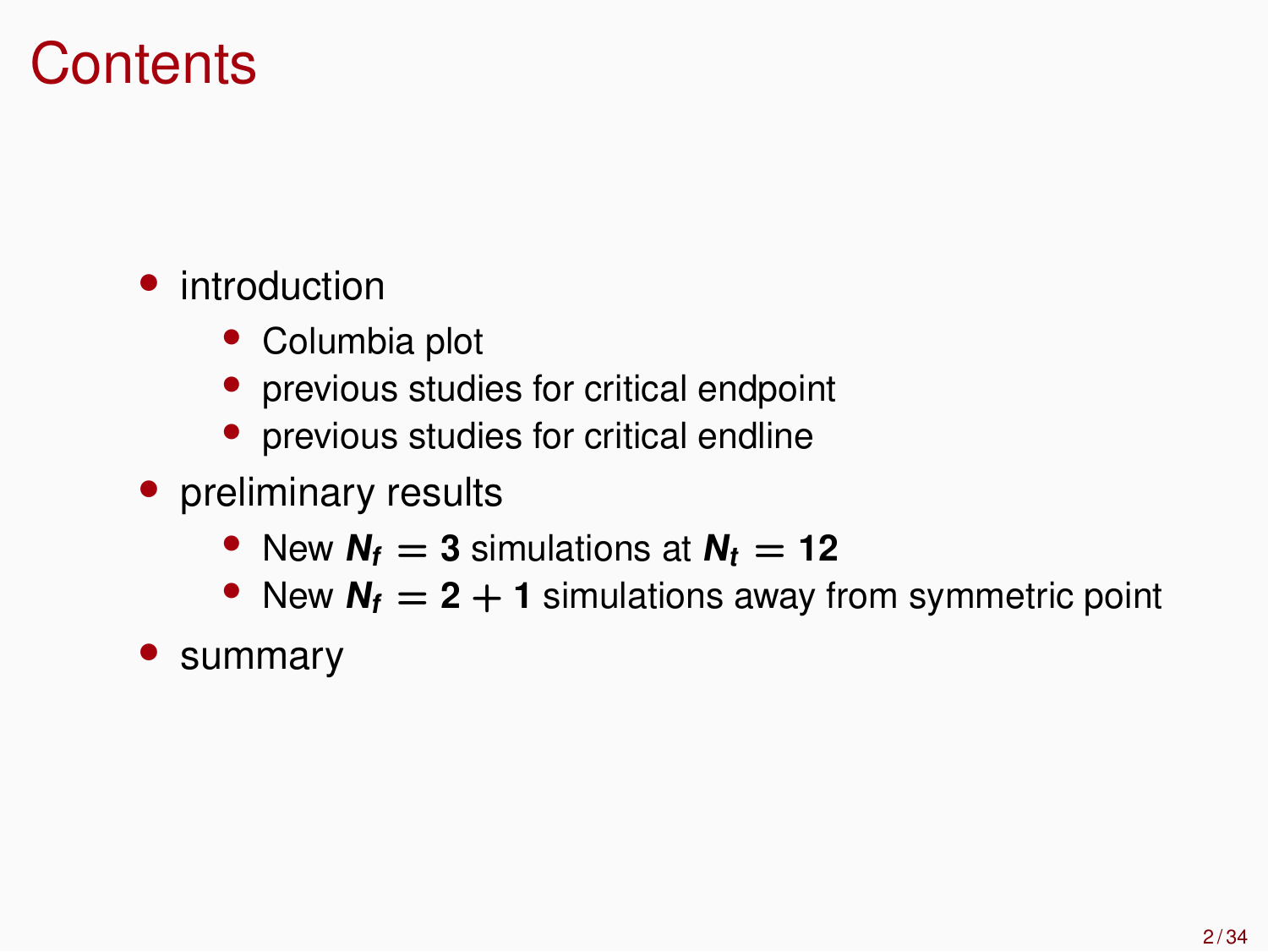# Columbia plot

nature of finite temperature phase transition of 2+1 flavor  $QCD$  at  $\mu = 0$  in the plane of  $m_{u,d}$  and  $m_s$ 



- 1st order : small  $m_q$  region [Pisarski, Wilczek, '84]
- 1st order : heavy  $m_q$  region
- crossover : medium **<sup>m</sup><sup>q</sup>**
- 2nd order (**Z2**) : boundary between 1st and crossover

#### At small **<sup>m</sup><sup>q</sup>** region

- crossover at the physical point
- critical end point at SU(3) flavor symmetric point, **<sup>m</sup>**sym, has not been determined yet
- critical end line has not been well determined yet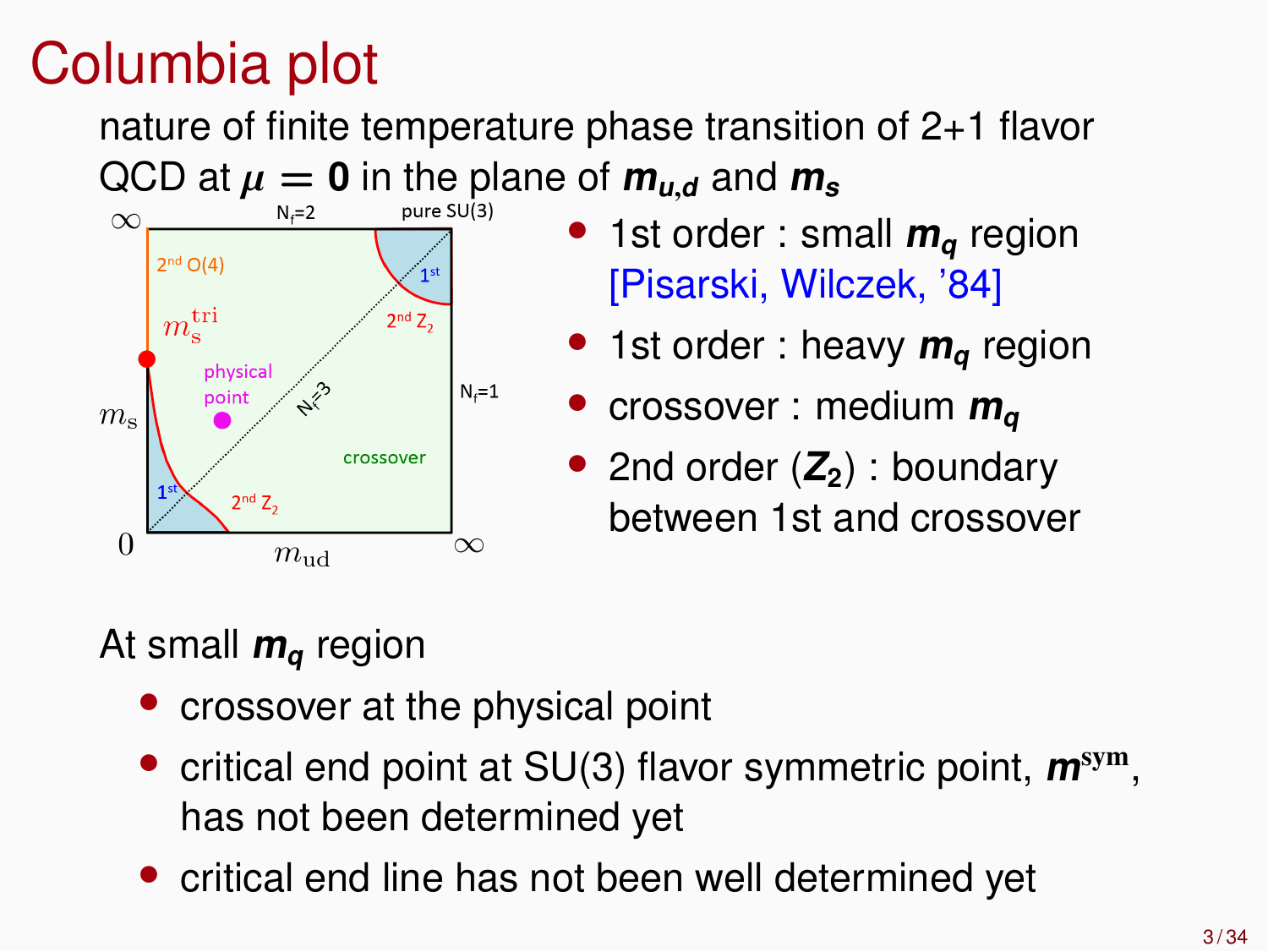# Previous studies for critical endpoint

| found        | N,      | $S_G$ | $S_F$       | N,             | endpoint                          | ref                    |  |
|--------------|---------|-------|-------------|----------------|-----------------------------------|------------------------|--|
|              | 3       | S     | w           | 4              | $m_{PS}$ > 1GeV                   | Iwasaki et al, '96     |  |
|              | 3       | S     | KS          | 4              | $m_{PS} \sim 290$ MeV             | Karsch et al, '01      |  |
|              | 3       |       | p4          | 4              | $m_{PS} \sim 190$ MeV             | Karsch et al. '01      |  |
|              | 3       | S     | KS          | 4              | $m_{PS} = 290(20)$ MeV            | Karsch et al. '04      |  |
|              | 3       |       | p4          | 4              | $m_{PS} = 67(17)$ MeV             | Karsch et al, '04      |  |
| $\mathsf{V}$ | 3       | S     | KS          | 4              | am <sub>a</sub> $\approx 0.033$   | Karsch et al, '04      |  |
|              | 3       | S     | KS          | 4              | $am_{0} = 0.0260(5)$              | de Forcrand et al, '07 |  |
| $\mathbf{v}$ | 3       | S     | <b>KS</b>   | $\overline{4}$ | $m_{PS}/T = 1.680(4)$             | de Forcrand et al, '07 |  |
|              | 3       | S     | <b>KS</b>   | 6              | $m_{PS}/T = 0954(12)$             | de Forcrand et al, '07 |  |
| n            | $2 + 1$ |       | stout KS    | $\overline{4}$ | $m_q/m^{\text{phy}} \leq 0.07$    | Endrodi et al. '07     |  |
| n            | $2 + 1$ |       | stout KS    | 6              | $m_{\rm g}/m^{\rm phy} \leq 0.12$ | Endrodi et al, '07     |  |
| n            | 3       |       | <b>HISQ</b> | 6              | $m_{\rm PS} \leq 50$ MeV          | Bazavov et al, '17     |  |
| $\mathsf{v}$ | 3       |       | imp. W      | 4.6.8          | $m_{PS} \sim 300$ MeV             | our. '14               |  |
|              | 3       |       | imp. W      | 8,10           | $m_{\rm PS} \leq 170$ MeV         | our, '17               |  |
| n            | $2 + 1$ |       | <b>HISQ</b> | 6,8(,12)       | $m_{\pi} \leq 80$ MeV             | Ding et al, '18, '19   |  |

Endrodi et al, '07 : 
$$
m_l/m_s = m_l^{phy}/m_s^{phy}
$$
  
 Ding et al, '18, '19 :  $m_s = m_s^{phy}$ 

**s**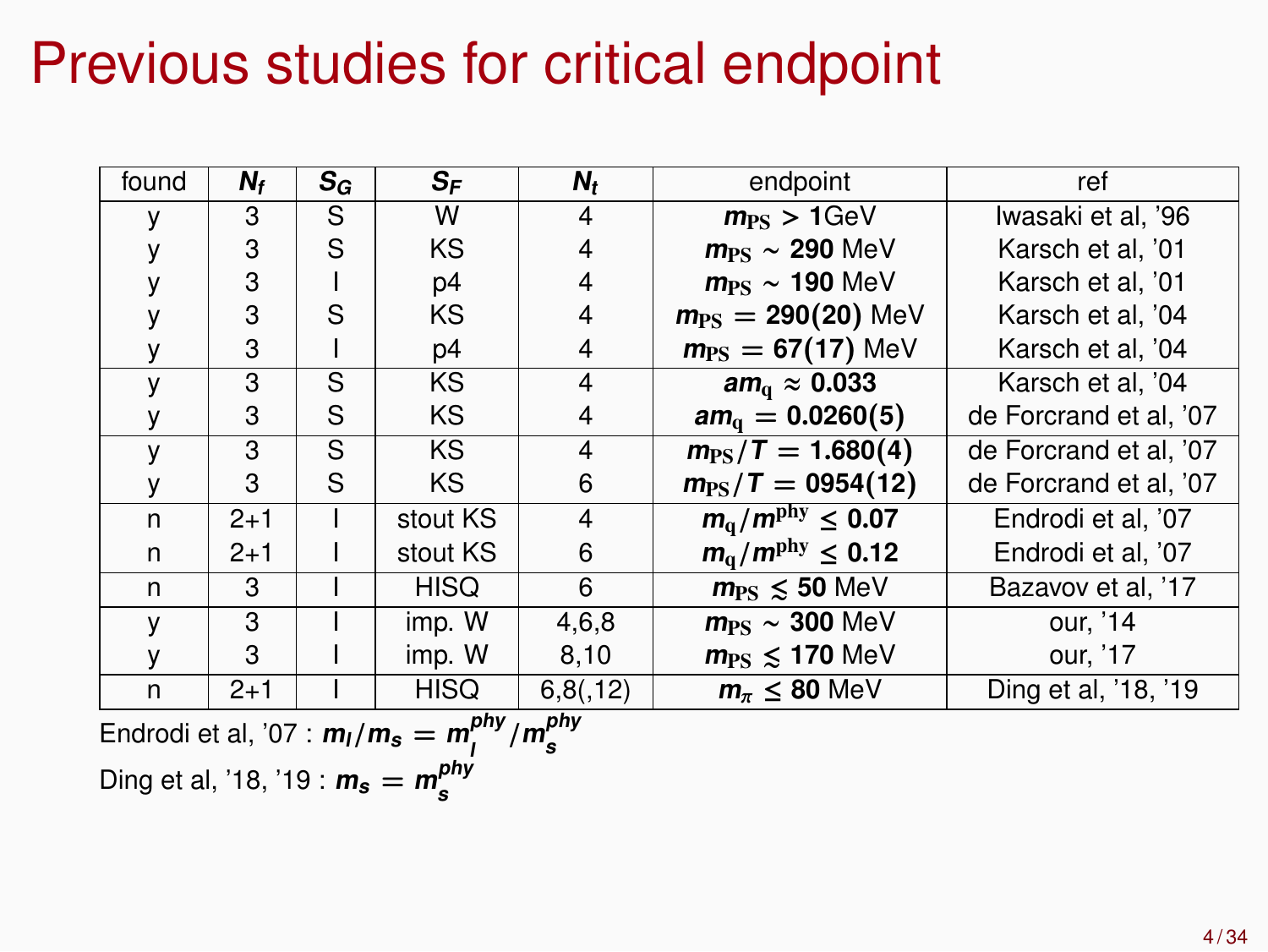# Our study for critical endpoints

- Iwasaki gauge + NP O(a) improved Wilson fermions
- chiral condensate (10 20 noises for Tr**<sup>D</sup>** −**1**,−**2**.−**3**,−**4** )
- kurtosis intersection method to determine the critical endpoint
- reweighting method to obtain more critical endpoints



• O(100) zero temperature runs for physical scale setting are covering almost critical endpoints and also transition points of finite temperature simulations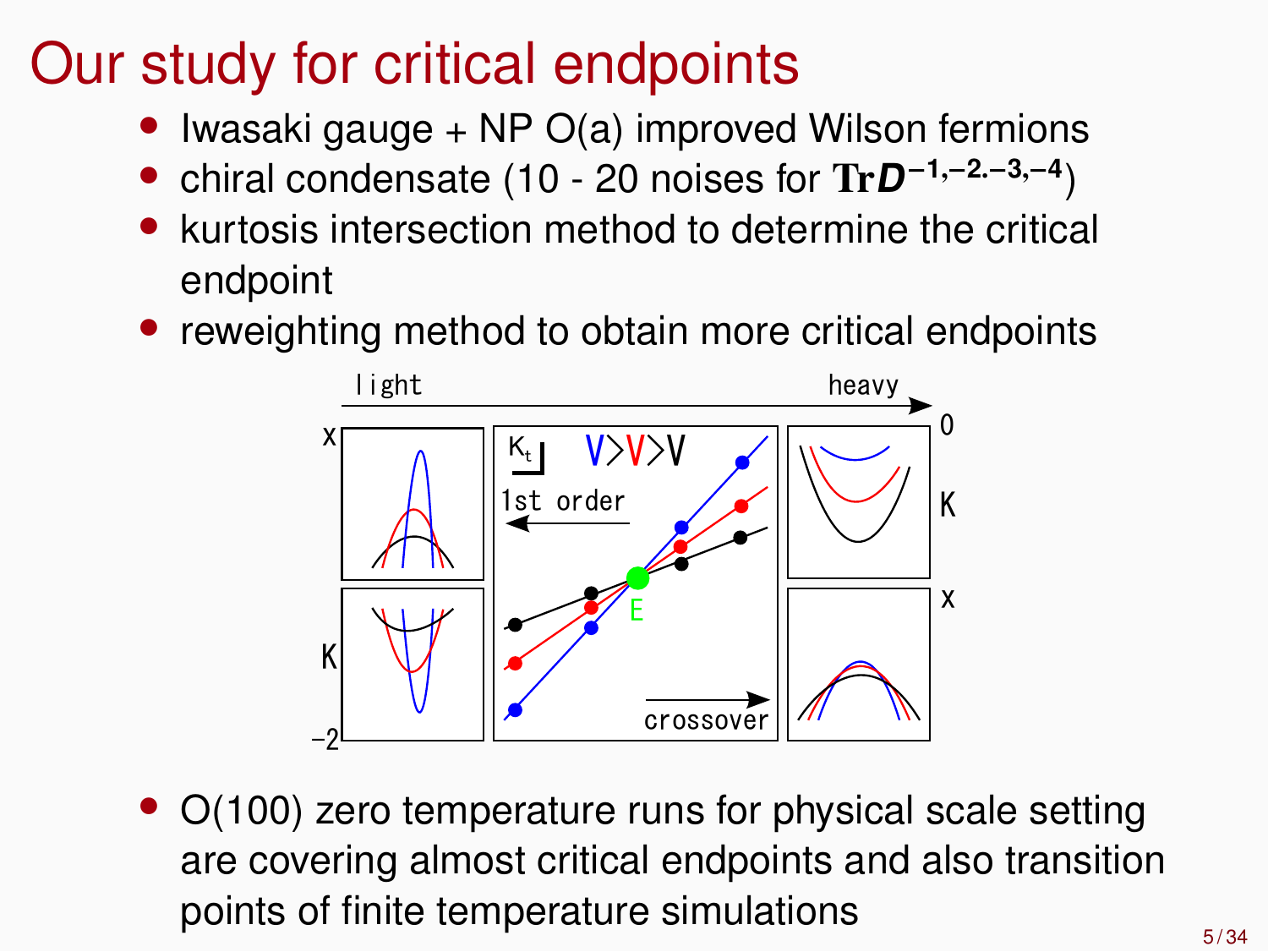#### $N_f = 3$  simulation parameters

\n- \n
$$
N_t = 4
$$
 (a  $\approx$  0.23fm),\n  $N_l = 6, 8, 10, 12, 16$ \n
\n- \n $\beta = 1.60, \, \kappa = 0.1431 - 0.1439$ \n
\n- \n $\beta = 1.65, \, \kappa = 0.1410 - 0.1415$ \n
\n- \n $\beta = 1.70, \, \kappa = 0.1371 - 0.1390$ \n
\n- \n $N_t = 6$  (a  $\approx$  0.19fm),\n  $N_l = 10, 12, 16, 24$ \n
\n- \n $\beta = 1.715, \, \kappa = 0.140900 - 0.141100$ \n
\n- \n $\beta = 1.73, \, \kappa = 0.140420 - 0.140450$ \n
\n- \n $\beta = 1.75, \, \kappa = 0.139620 - 0.139700$ \n
\n

• 
$$
N_t = 8
$$
 (a  $\approx 0.16$ fm),  $N_l = 16, 20, 24, 28$ 

- β **= 1**.**745**, κ **= 0**.**140371** − **0**.**140393**
- $\theta$  *β* = **1.74995**,  $\kappa$  = **0.140240**
- $\bullet$  *β* = **1.76**, *κ* = **0.139950**

•  $N_t = 10$  ( $a \approx 0.13$ fm),  $N_l = 16, 20, 24, 28$ 

- β **= 1**.**77**, κ **= 0**.**139800** − **0**.**139900**
- β **= 1**.**78**, κ **= 0**.**139550** − **0**.**139650**
- β **= 1**.**79**, κ **= 0**.**139300** − **0**.**139400**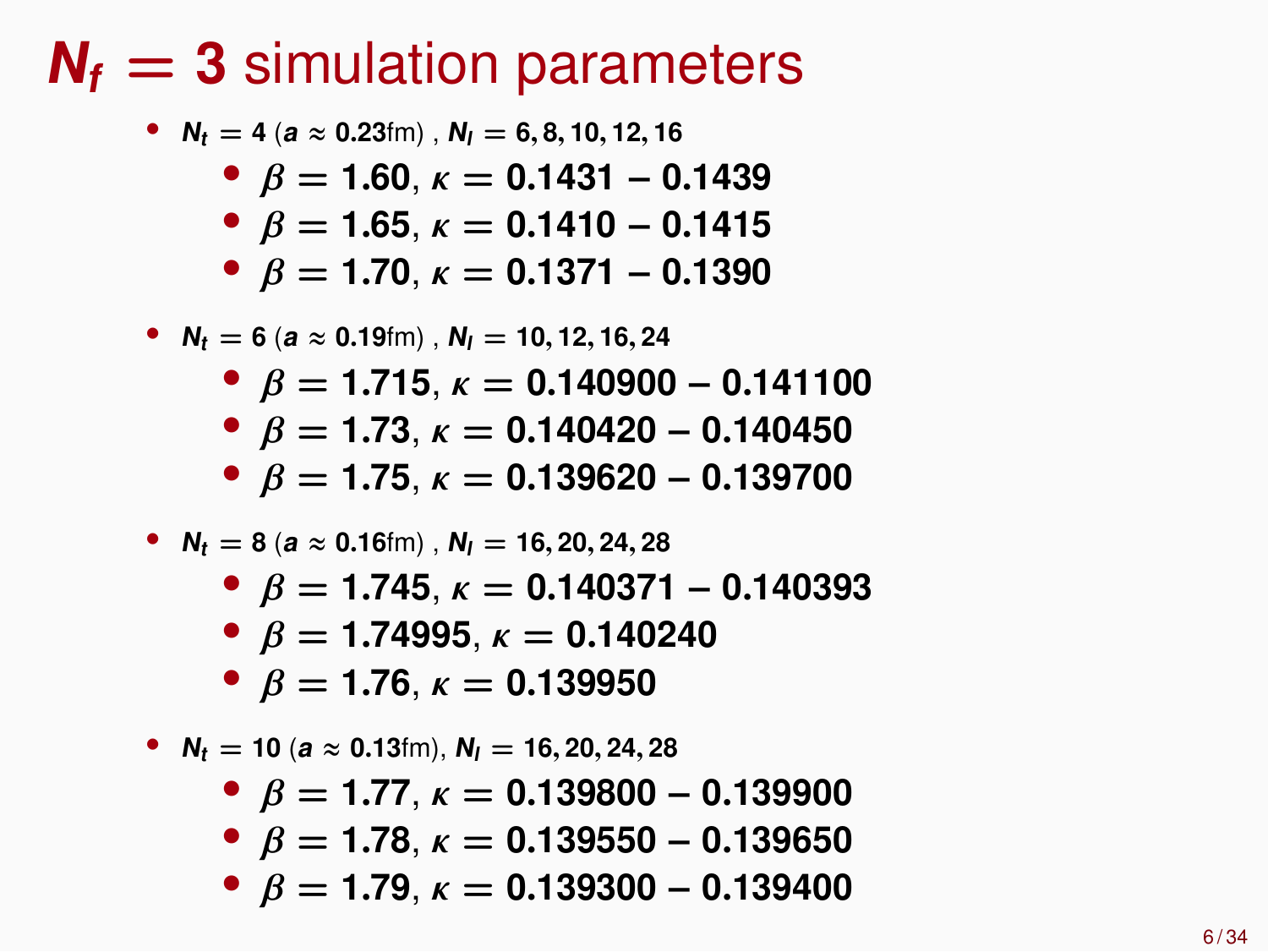# $N_f = 3$  susceptibility and kurtosis (example 1)

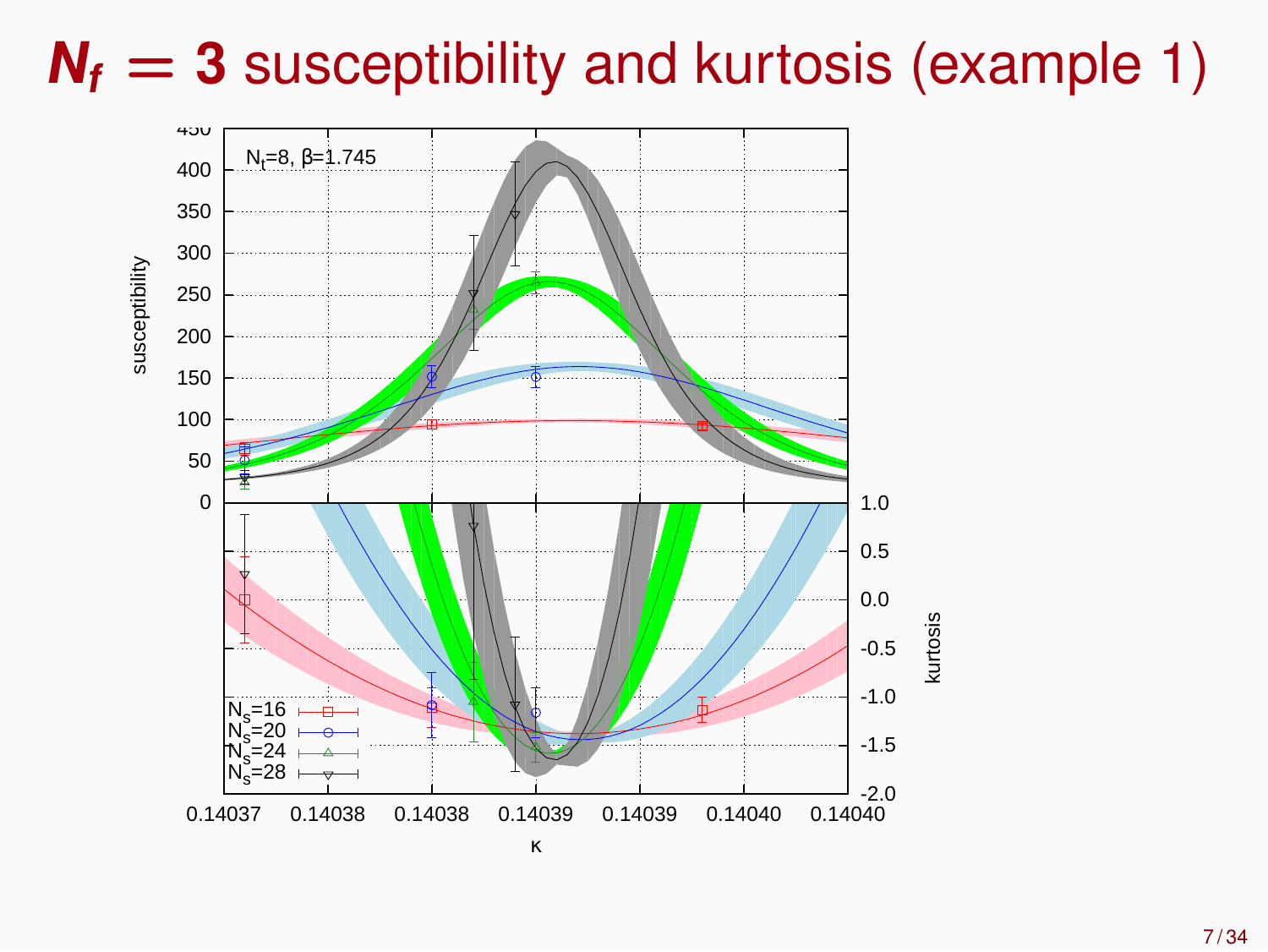# $N_f = 3$  susceptibility and kurtosis (example 2)

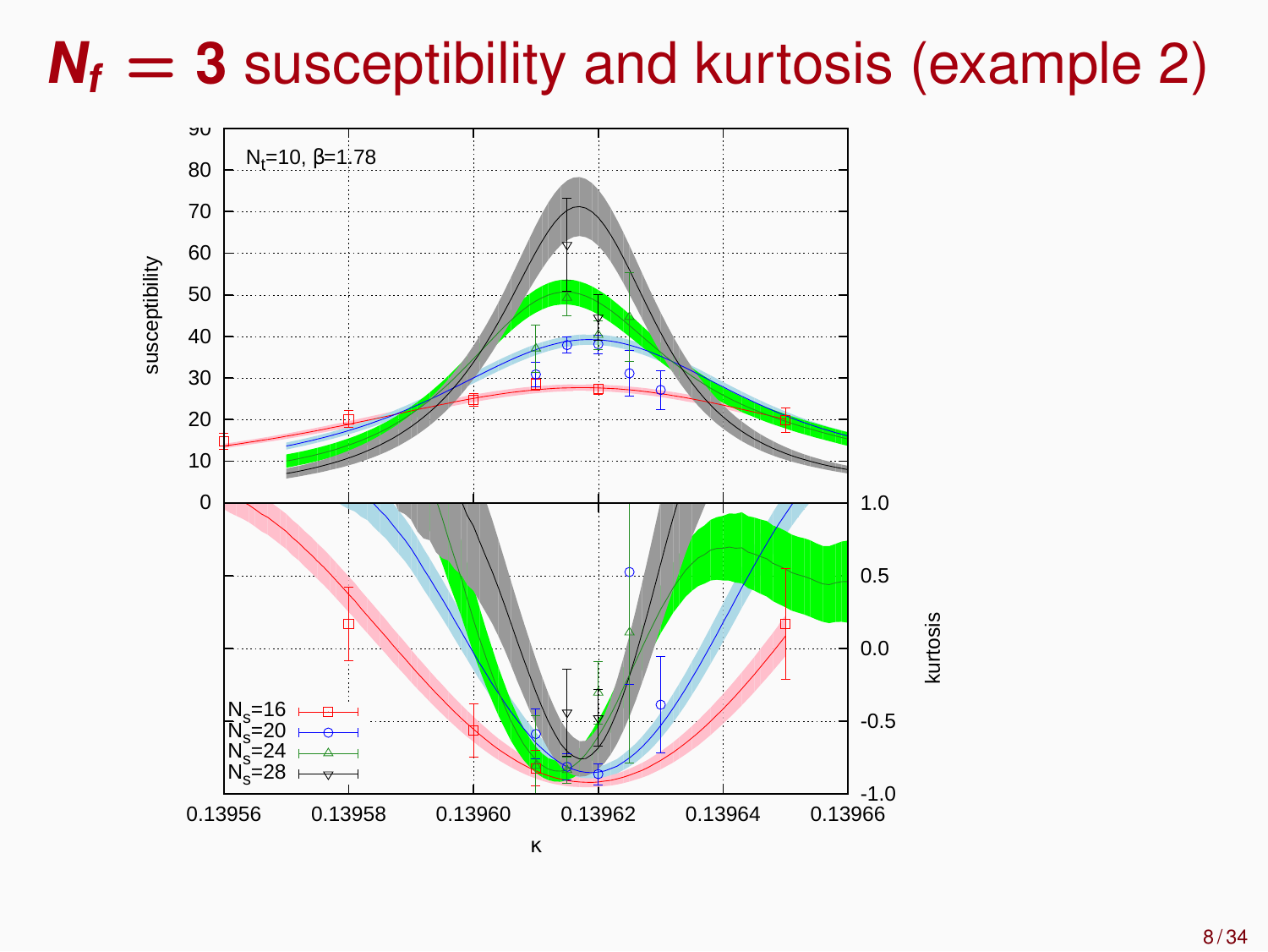## $N_f = 3$  kurtosis intersection ( $N_f = 4$ )

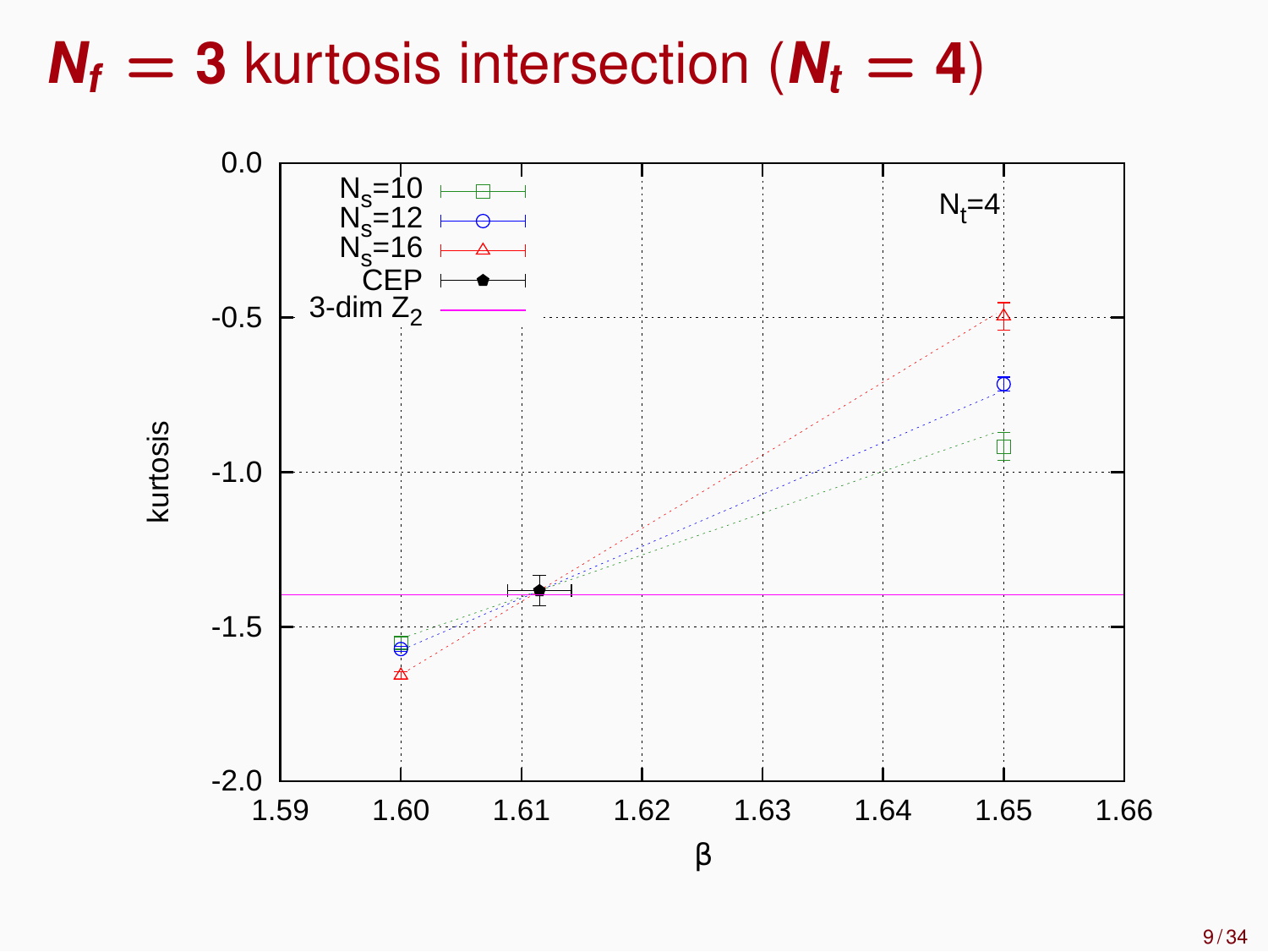# $N_f = 3$  kurtosis intersection ( $N_f = 6$ )

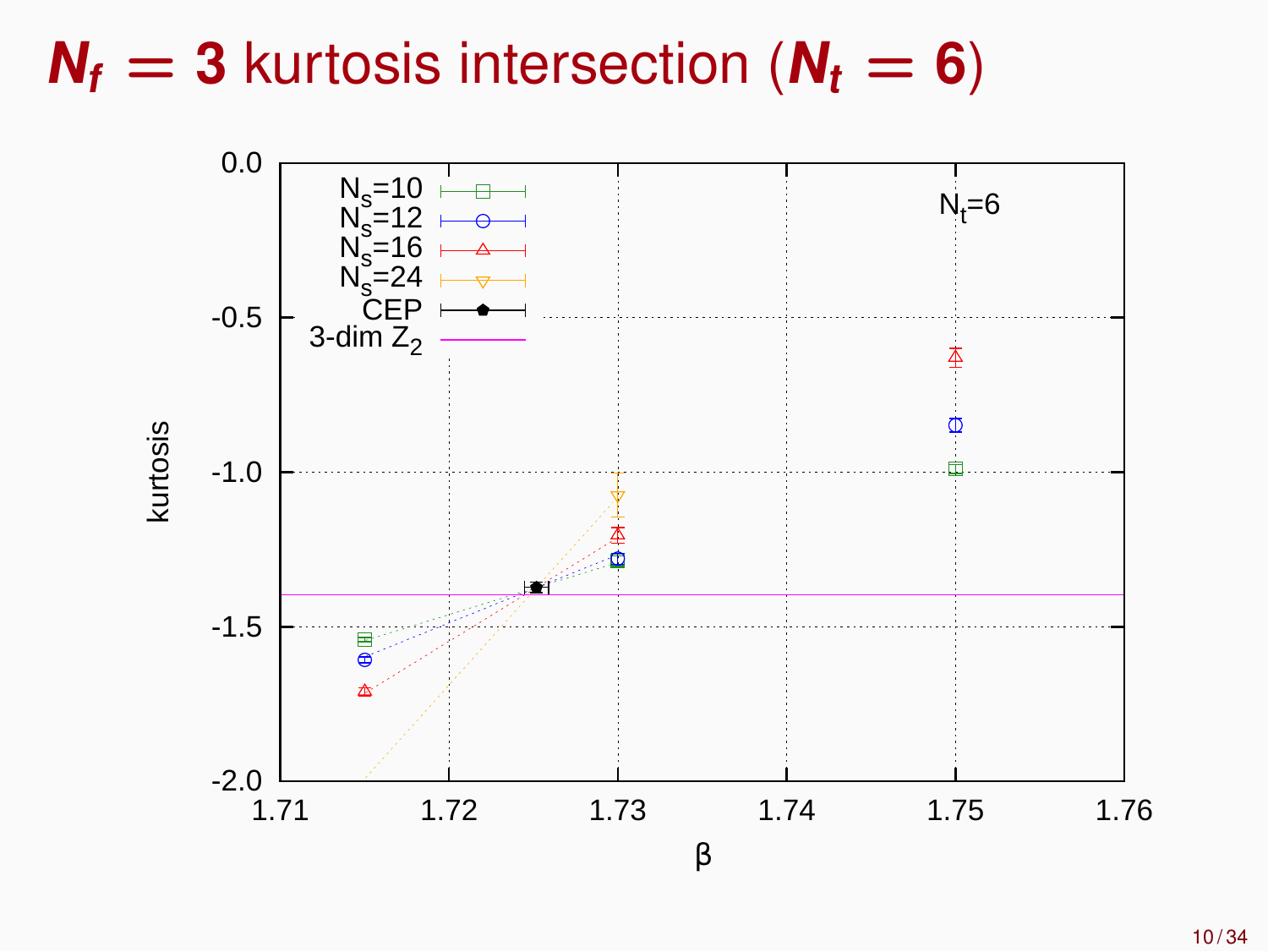# $N_f$  = **3** kurtosis intersection ( $N_t$  = **8**)

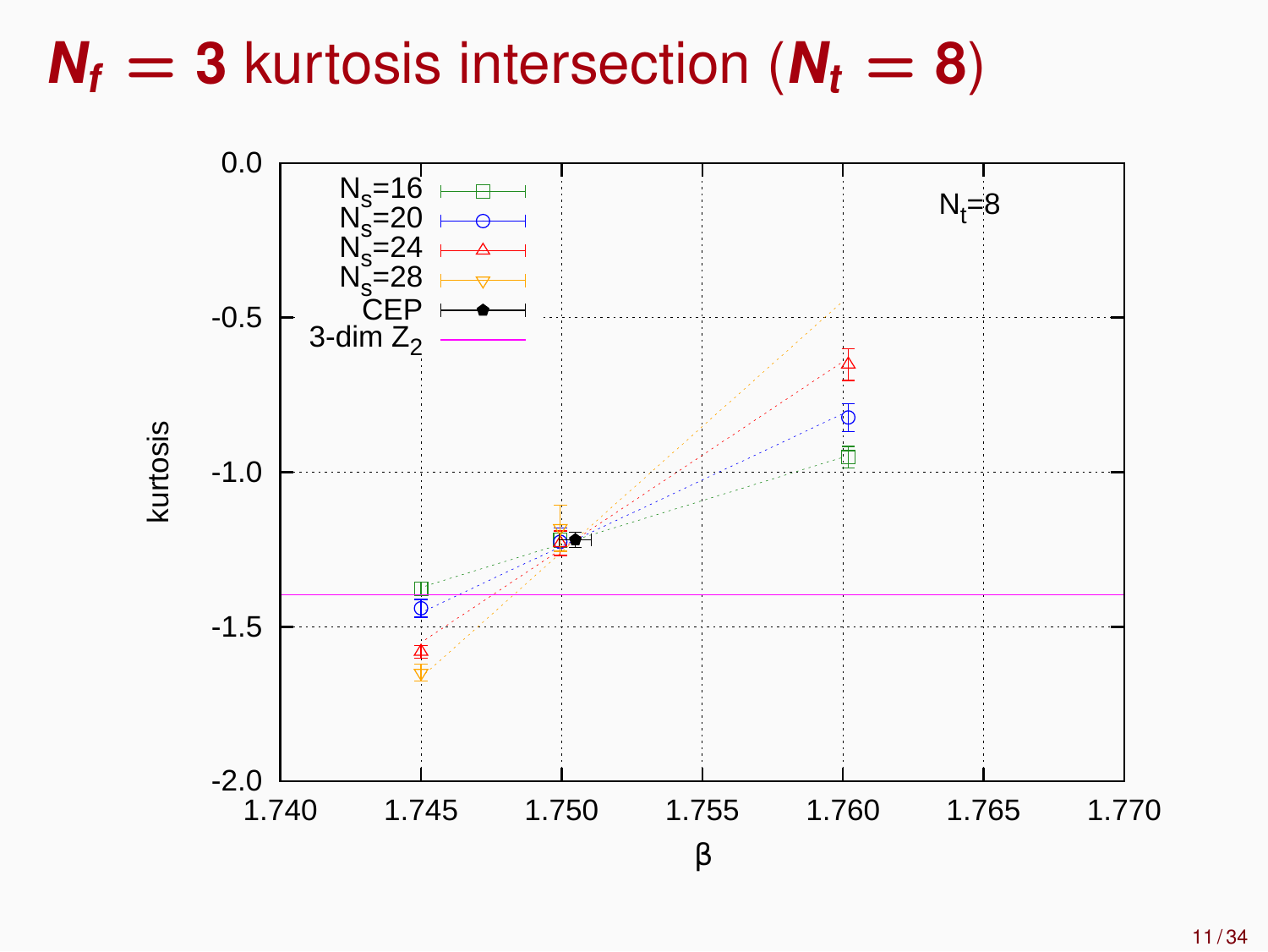# $N_f = 3$  kurtosis intersection ( $N_t = 10$ )

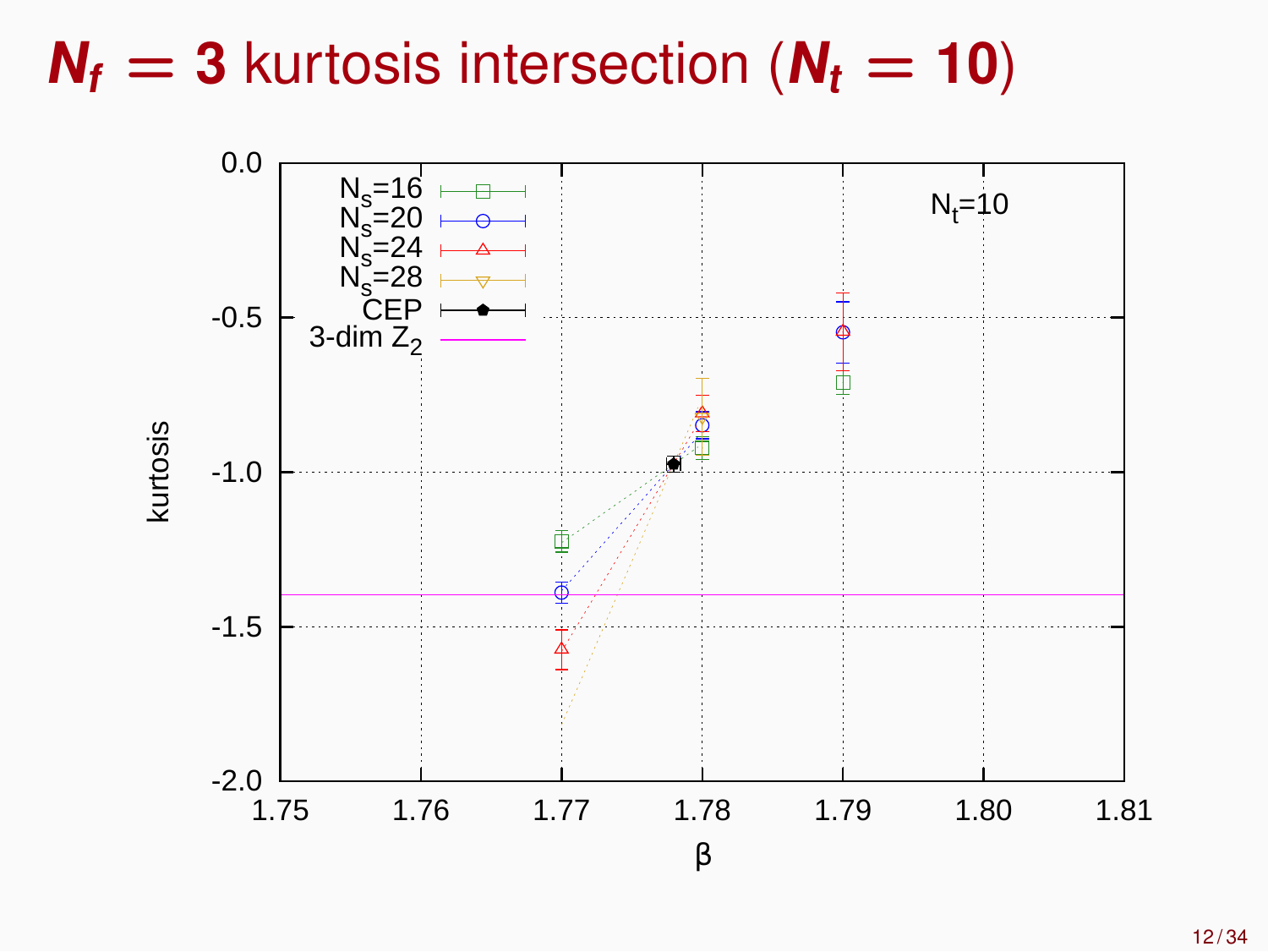## $N_f = 3$  kurtosis intersection fitting

$$
K = [K_{\rm E} + AN_{\rm I}^{1/\nu}(\beta - \beta_{\rm E})] (1 + BN_{\rm I}^{\nu_{\rm I} - \nu_{\rm h}})
$$

| N <sub>t</sub>                                                                                        | Fit | $\beta_{\rm E}$ | $K_{\rm E}$  | v         |           | в                         | $y_t - y_h$               | /dof  |
|-------------------------------------------------------------------------------------------------------|-----|-----------------|--------------|-----------|-----------|---------------------------|---------------------------|-------|
|                                                                                                       |     | 1.6115(26)      | $-1.383(48)$ | 0.84(13)  | 0.88(42)  | $\times$                  | ×                         | 1.75  |
|                                                                                                       |     | 1.61065(61)     | $-1.396$     | 0.63      | 0.313(12) | $\boldsymbol{\mathsf{x}}$ | ×                         | 3.05  |
|                                                                                                       | 3   | 1.6099(17)      | $-1.396$     | 0.63      | 0.311(14) | 0.10(21)                  | $-0.894$                  | 3.77  |
| 6                                                                                                     |     | 1.72518(71      | $-1.373(17)$ | 0.683(54) | 0.58(17)  | $\boldsymbol{\mathsf{x}}$ | ×                         | 0.68  |
|                                                                                                       | 2   | 1.72431(24)     | $-1.396$     | 0.63      | 0.418(11) | ×                         | ×                         | 0.70  |
|                                                                                                       | 3   | 1.72462(40)     | $-1.396$     | 0.63      | 0.422(12) | $-0.052(52)$              | $-0.894$                  | 0.70  |
| 8                                                                                                     |     | 1.75049(57)     | $-1.219(25)$ | 0.527(55) | 0.146(88) | $\times$                  | ×                         | 0.73  |
|                                                                                                       |     | 1.74721(42)     | $-1.396$     | 0.63      | 0.404(36) | $\boldsymbol{\mathsf{x}}$ | $\boldsymbol{\mathsf{x}}$ | 5.99  |
|                                                                                                       | 3   | 1.74953(33)     | $-1.396$     | 0.63      | 0.414(13) | $-1.33(15)$               | $-0.894$                  | 0.73  |
| 10                                                                                                    |     | 1.77796(48)     | $-0.974(25)$ | 0.466(45) | 0.084(52) | $\boldsymbol{\mathsf{x}}$ | $\boldsymbol{\mathsf{x}}$ | 0.22  |
|                                                                                                       |     | 1.7694(16)      | $-1.396$     | 0.63      | 0.421(95) | $\boldsymbol{\mathsf{x}}$ | ×                         | 10.03 |
|                                                                                                       | з   | 1.77545(53)     | $-1.396$     | 0.63      | 0.559(29) | $-2.97(25)$               | $-0.894$                  | 0.43  |
| Fit-1: no correction term ( $B = y_t - y_h = 0$ ) and all other parameters are used as fit parameter. |     |                 |              |           |           |                           |                           |       |
| Fit-2: no correction term and assuming the 3D $Z_2$ universality class for $K_E$ and $\nu$ .          |     |                 |              |           |           |                           |                           |       |

Fit-3: including correction term and assuming the 3D  $Z_2$  universality class for  $K_E$ , v and  $y_t - y_h$ .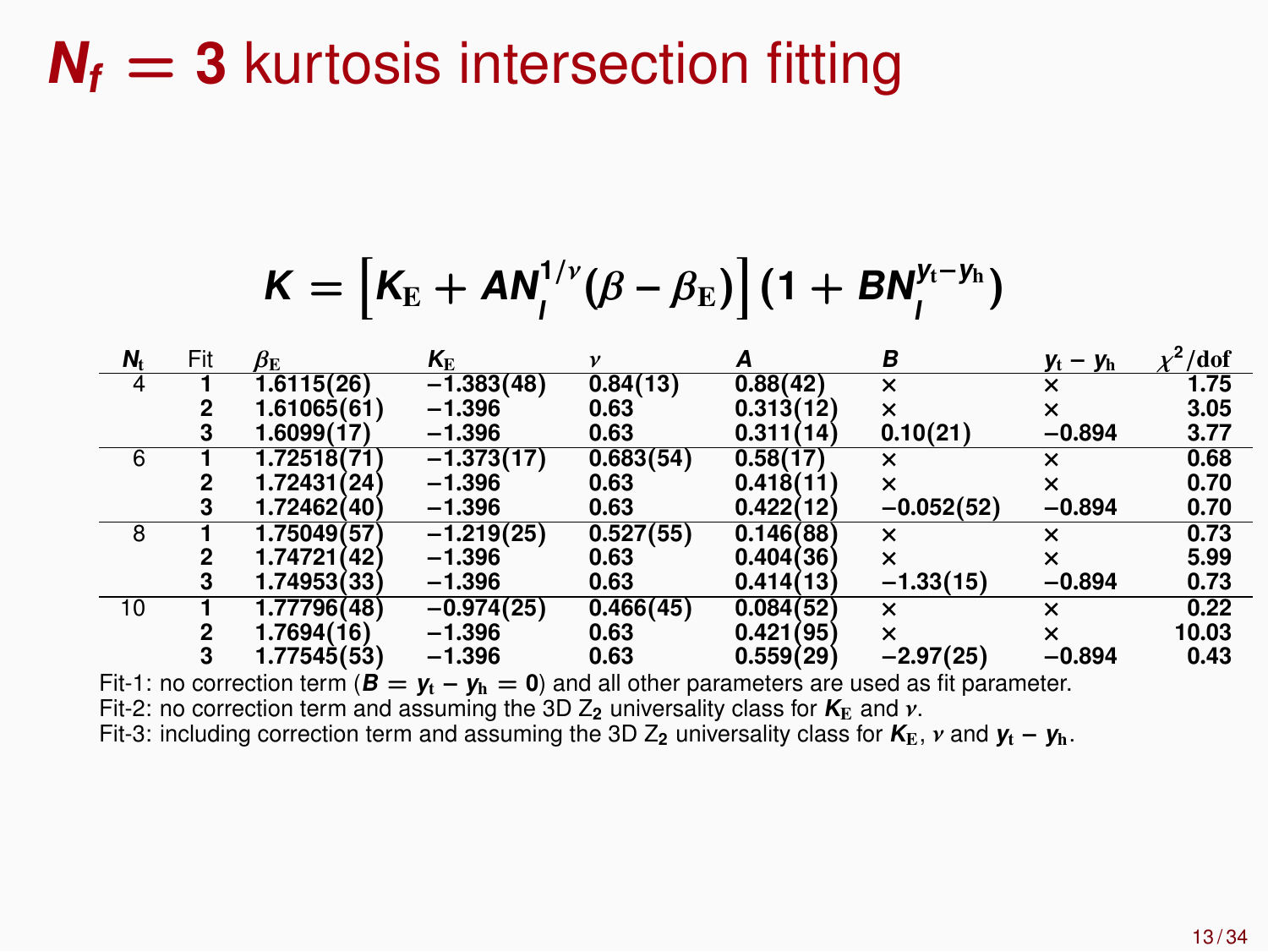$N_f = 3$ ,  $b = \gamma / \nu$  of  $\chi_{max} \propto N_f^b$ **l**



critical endpoints determined by kurtosis intersection and critical exponent are consistent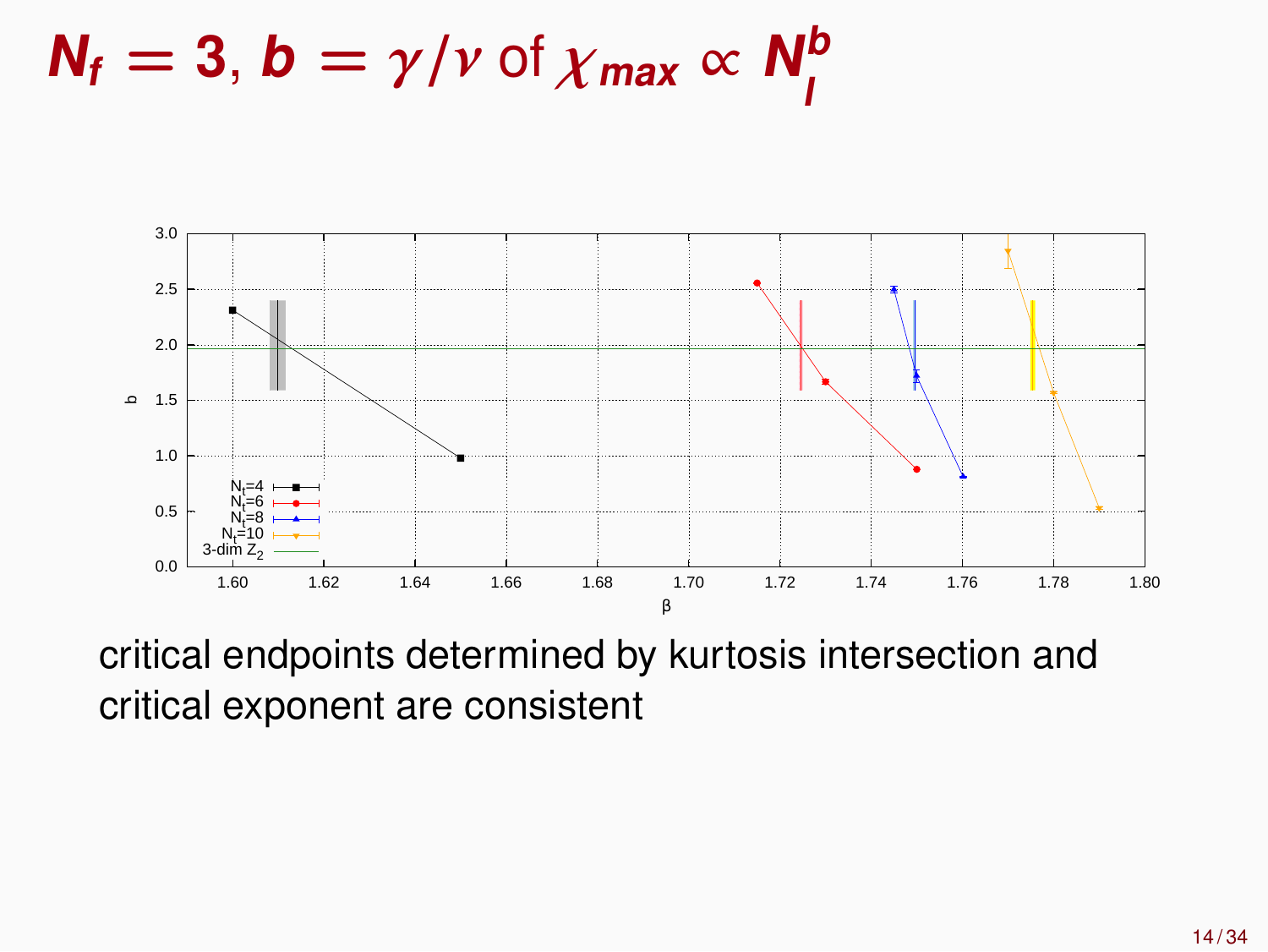# Critical endpoint ( $m_{\text{PS}}$ )

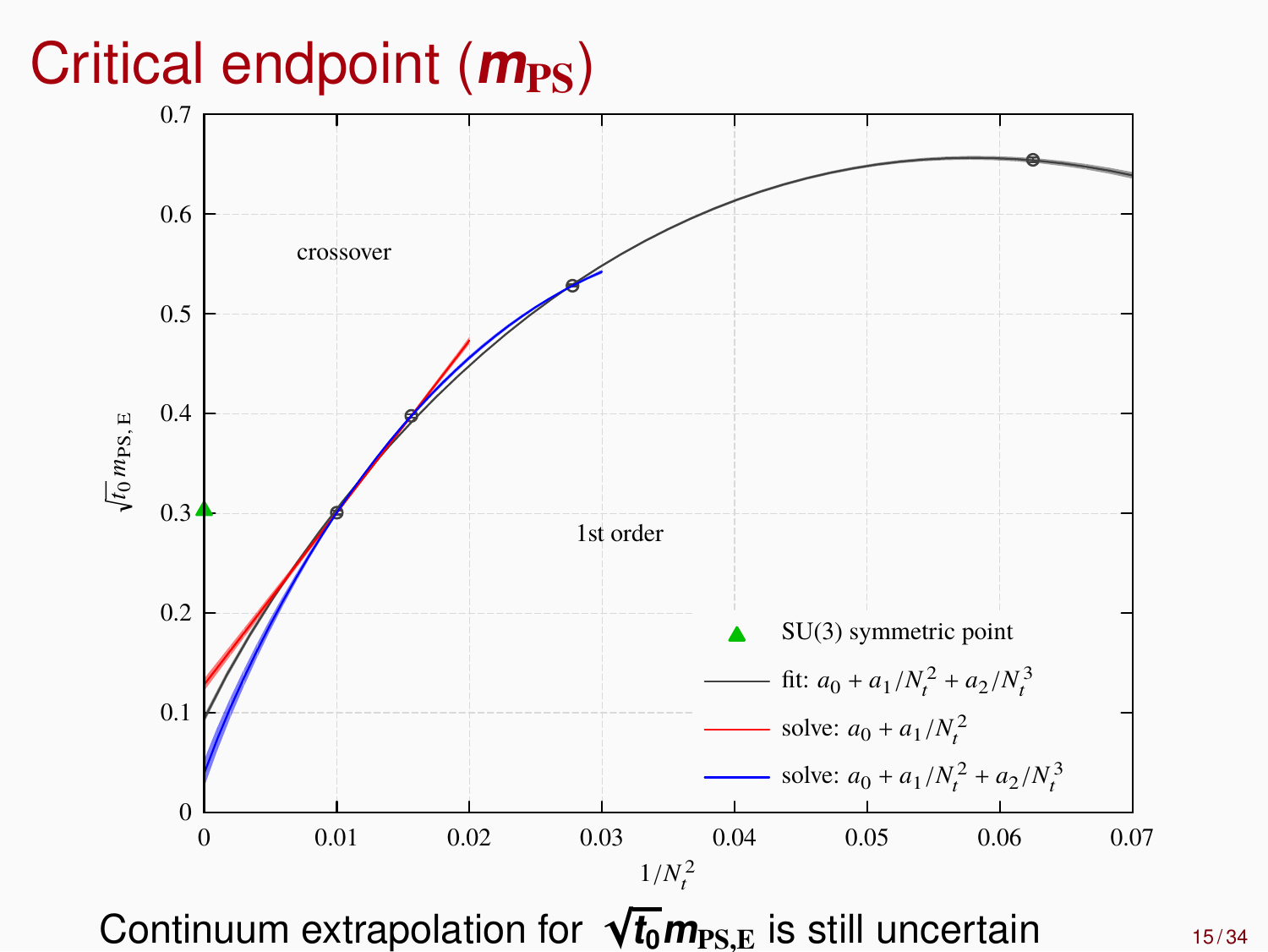# Critical endpoint (**T**)

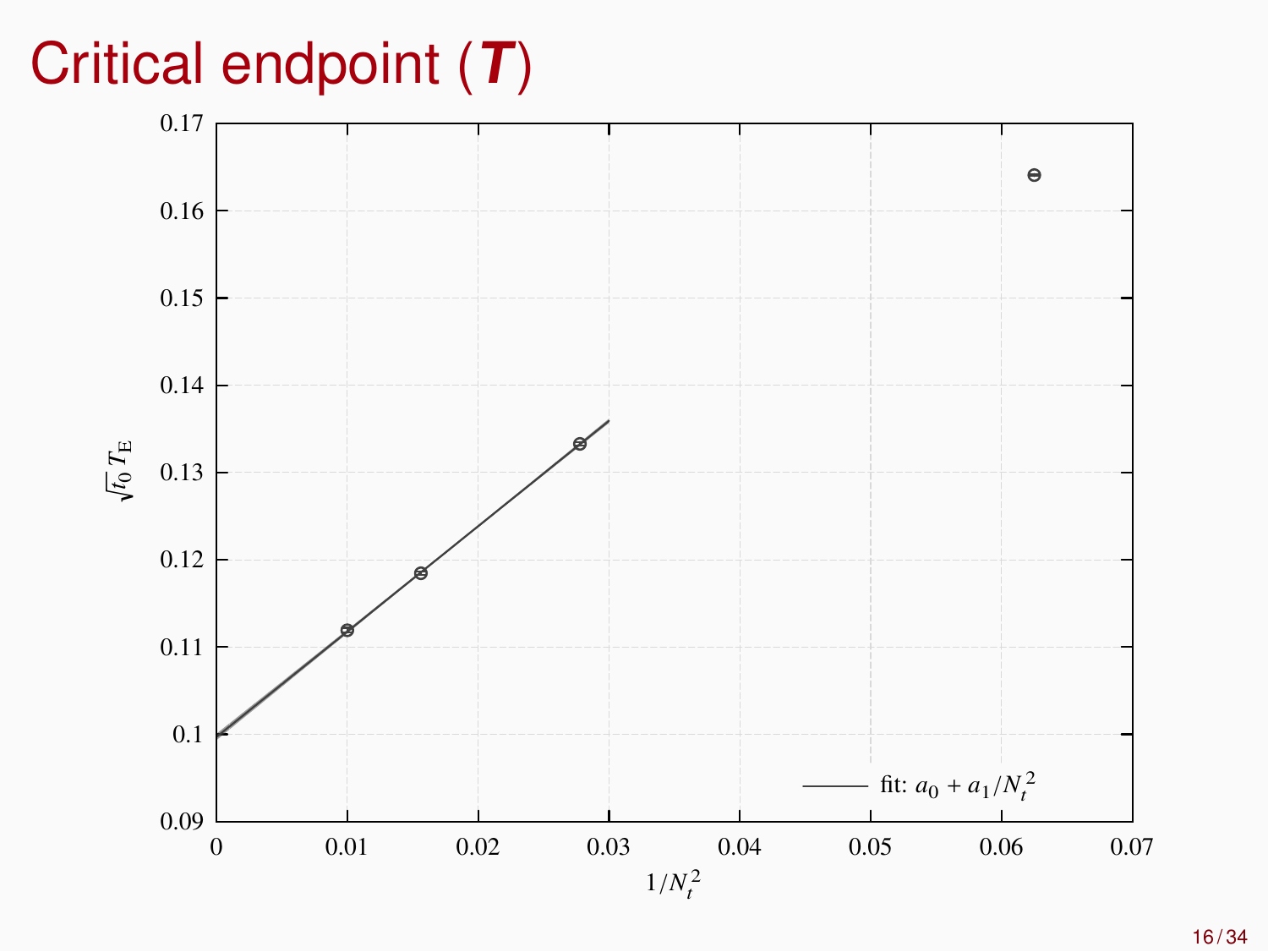In the continuum limit

 $m_{\rm PS,E} \leq 170$ MeV  $T_{\rm E} = 134(3)$ MeV  $m_{\rm PSE}/T_{\rm E} \lesssim 1.3$ 

We shall extend our study at  $N_t = 12$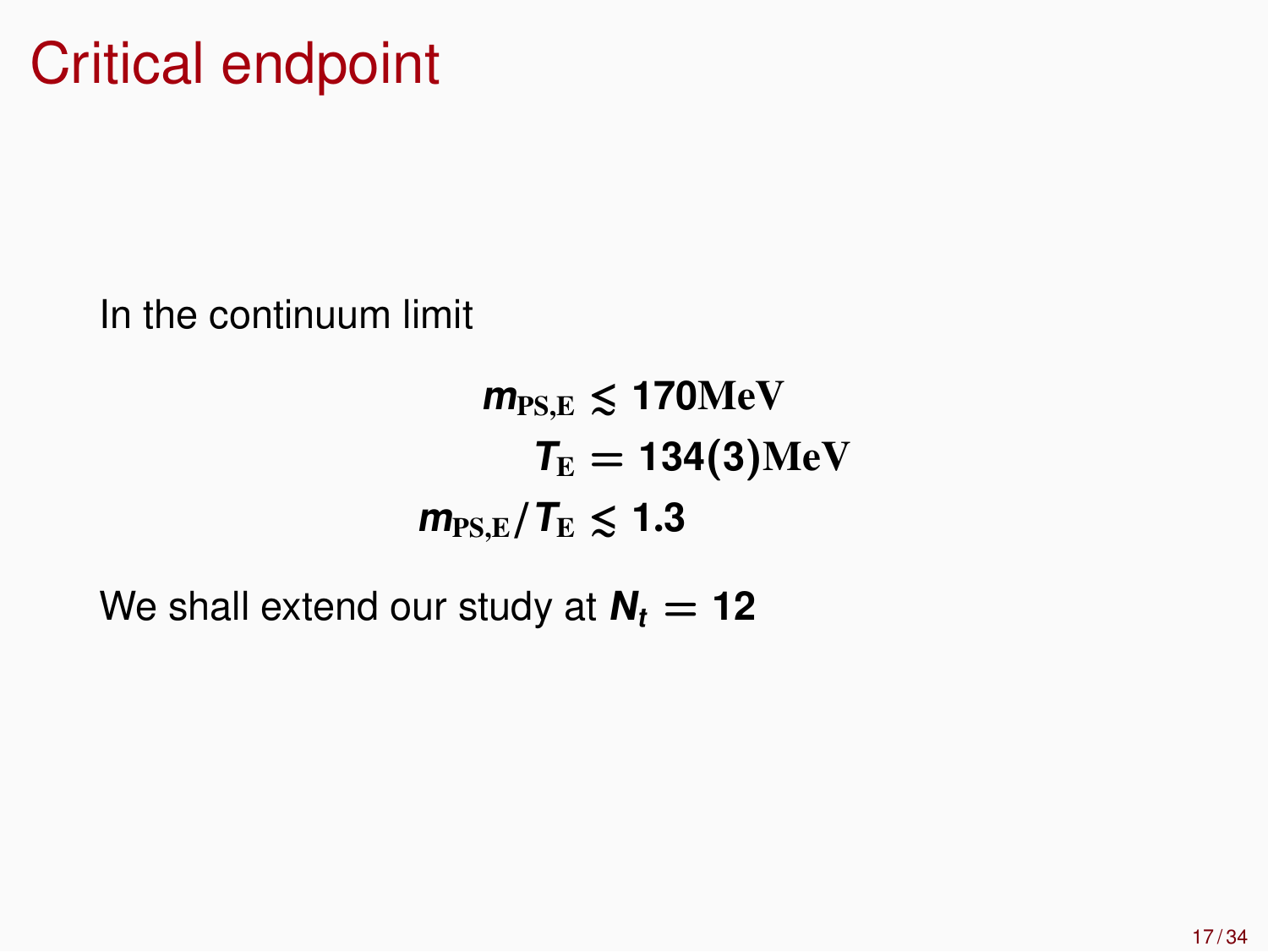# Previous study for critical end line



[de Forcrand, Philipsen, '07]

- staggered fermions
- $N_t = 4$ ,  $a \approx 0.3$  fm
- data exhibits that slope at **<sup>m</sup>**sym is not 2
- **am**<sup>crit</sup><sub>s</sub>  $\approx$  0.7 (roughly 5 times larger than  $m_s^{phy}$ )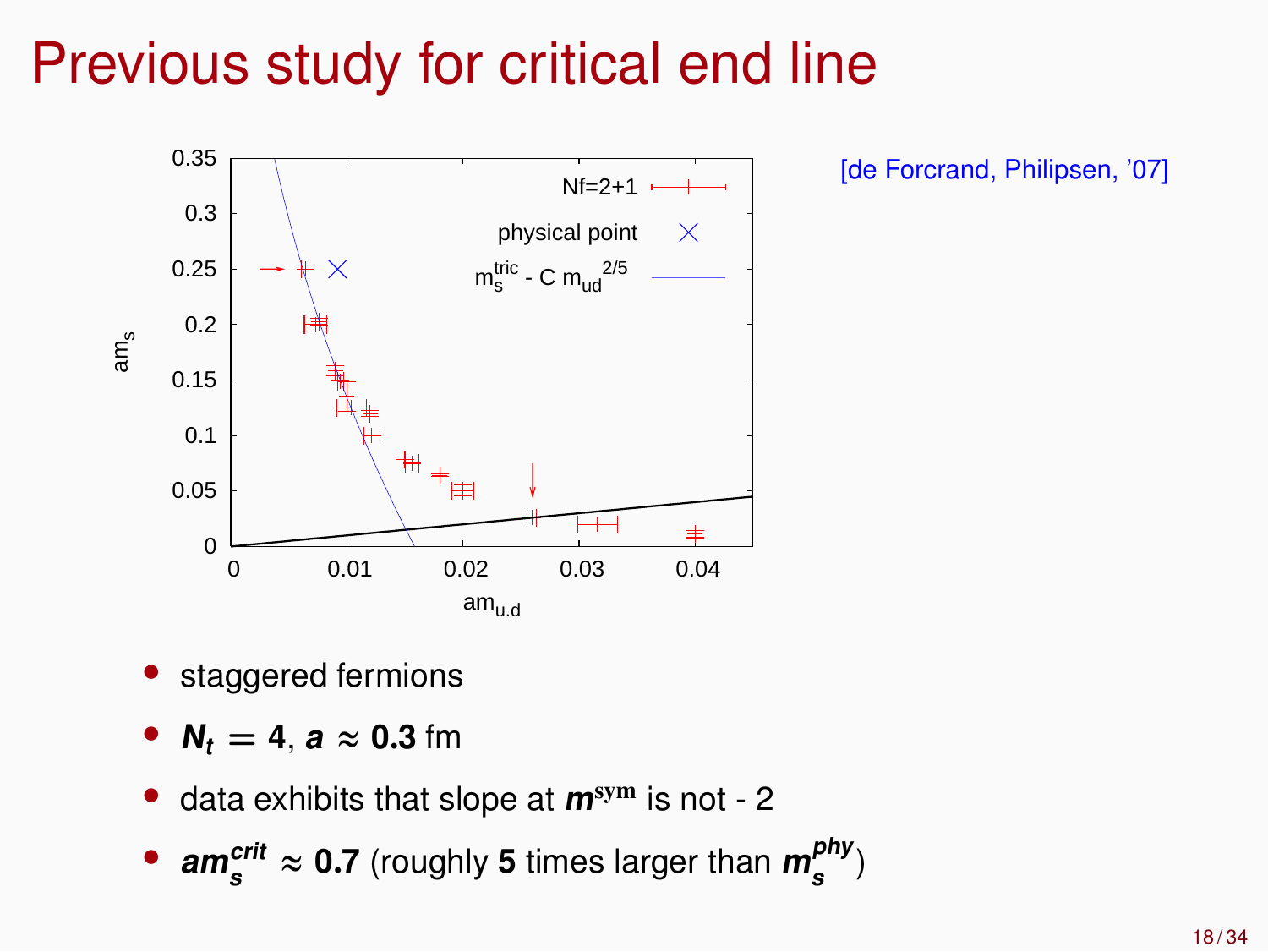# Our study for critical end line(1/2)

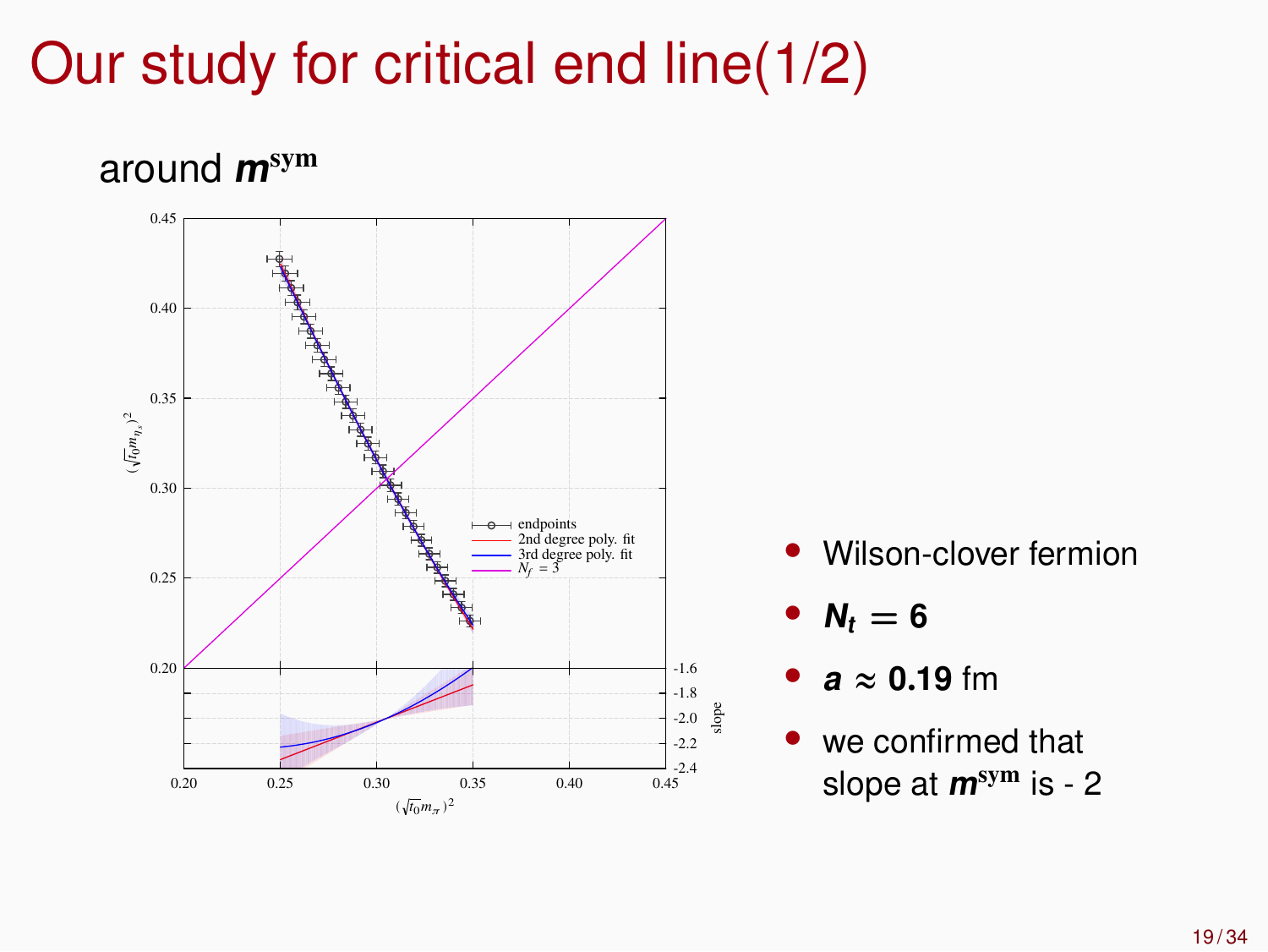# Our study for critical end line(2/2)



We shall extend our study for critical end line away form **<sup>m</sup>**sym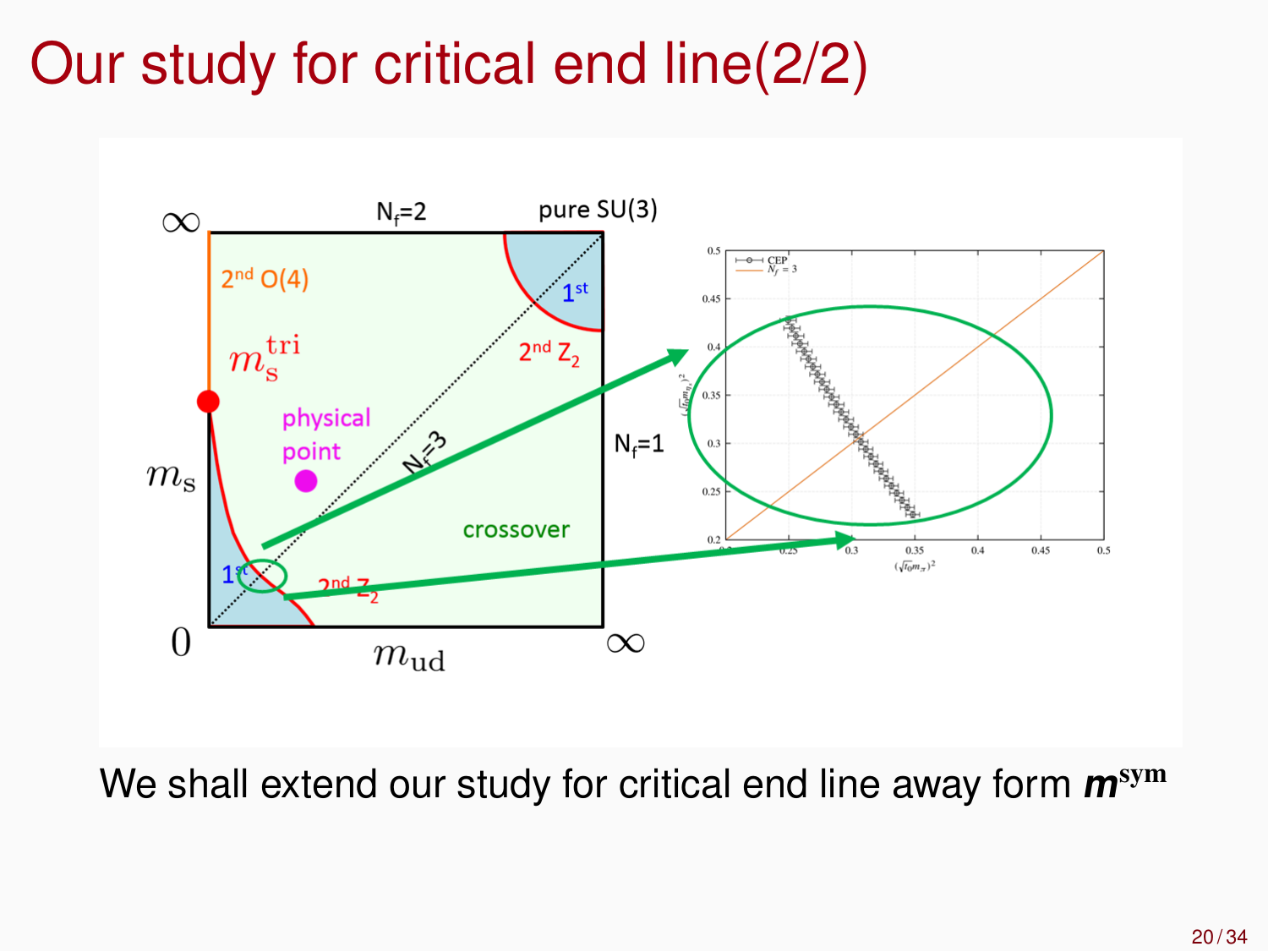# Preliminary results

- New  $N_f = 3$  simulation at  $N_f = 12$
- New  $N_f = 2 + 1$  simulation away from symmetric point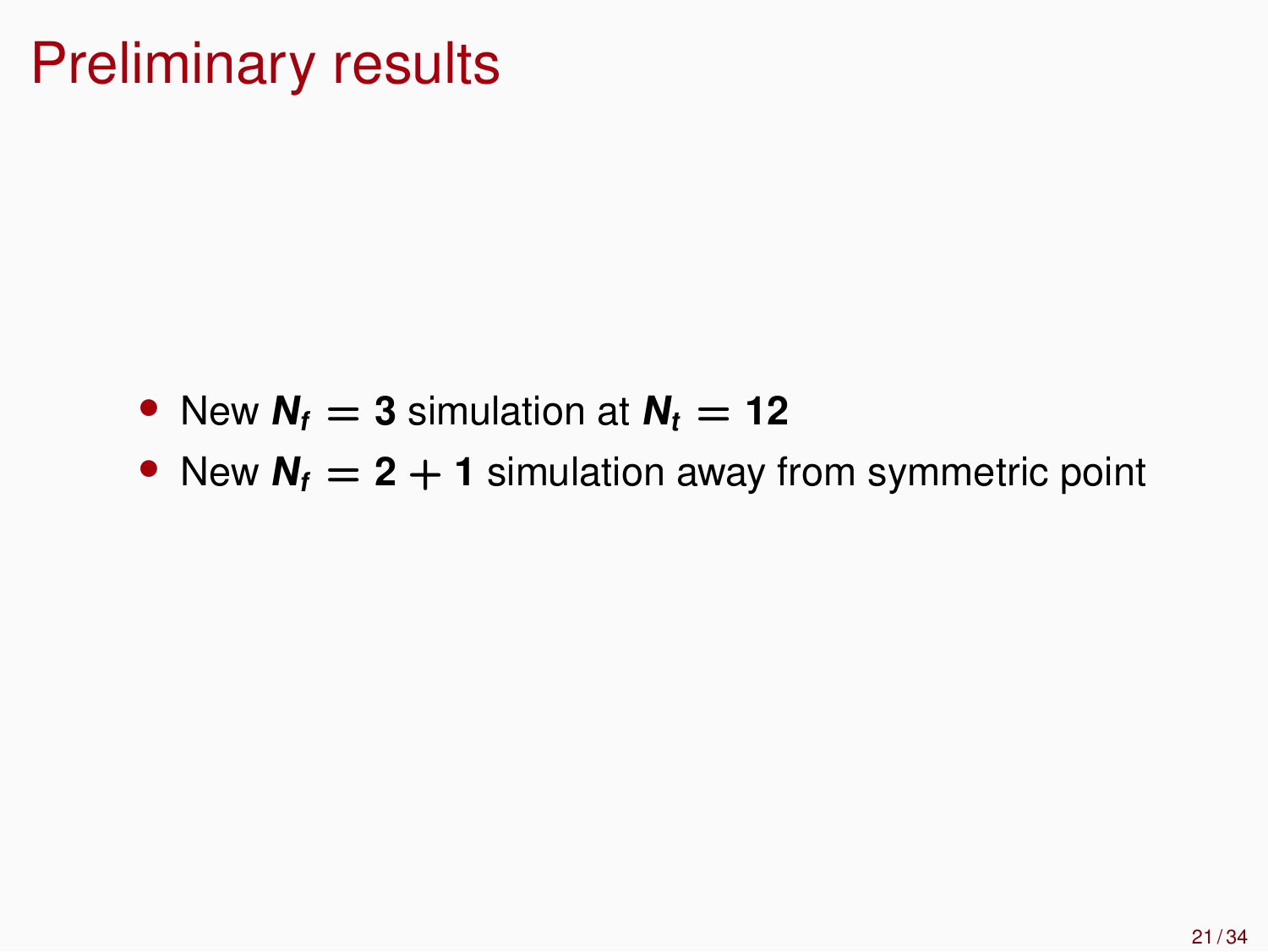#### New  $N_f = 3$  simulation at  $N_f = 12$

• **<sup>N</sup><sup>t</sup> = 12** (**<sup>a</sup>** ≈ **0**.**1**fm **?**), **<sup>N</sup><sup>l</sup> = 16**, **20**, **24**, **28**, **32**

• 
$$
\beta = 1.78
$$
,  $\kappa = 0.1396 - 0.1397$ 

- β **= 1**.**79**, κ **= 0**.**1393** − **0**.**1395**
- β **= 1**.**80**, κ **= 0**.**1390** − **0**.**1394**
- β **= 1**.**81**, κ **= 0**.**13895** − **0**.**13910**
- $\theta$  *β* = **1.82**, *κ* = **0.13875** − **0.13895**
- $\theta$  *β* = **1.83**, *κ* = **0.13855** − **0.13880**
- β **= 1**.**84**, κ **= 0**.**13835** − **0**.**13870**
- $\bullet$   $\beta$  = **1.85**,  $\kappa$  = **0.13815 0.13860**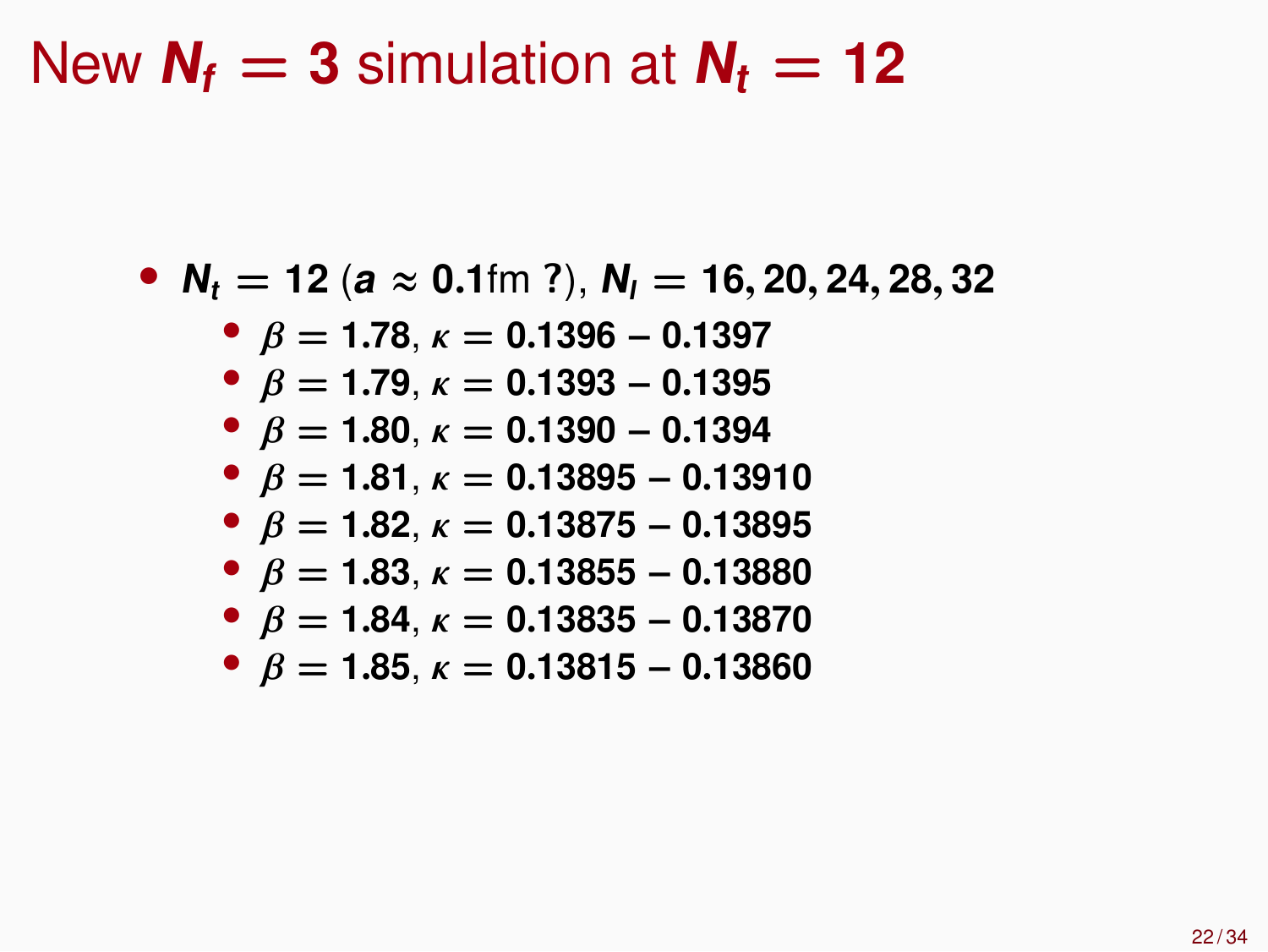$N_f = 3$  susceptibility ( $N_t = 12$ )

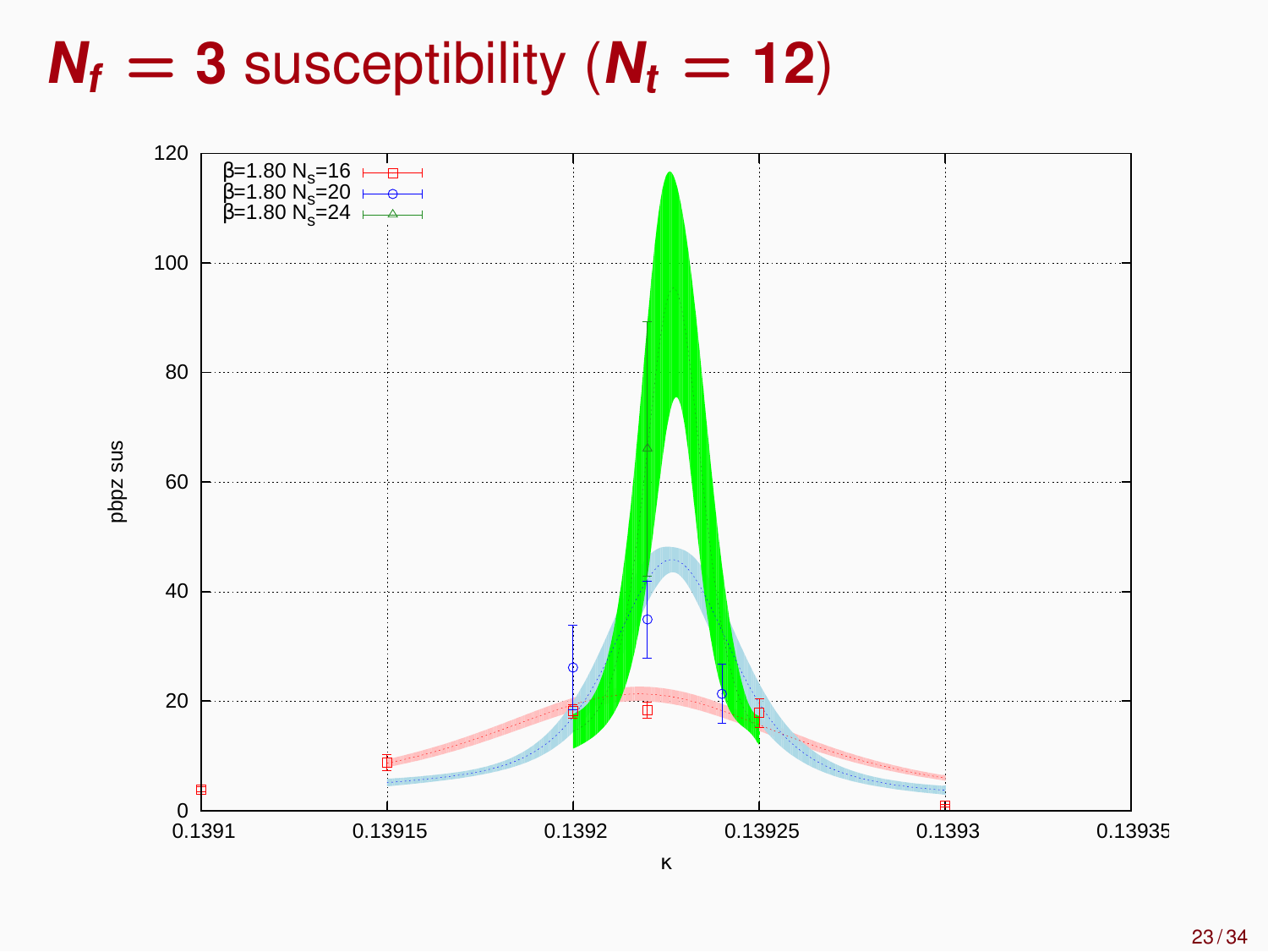$N_f = 3$  kurtosis ( $N_f = 12$ )

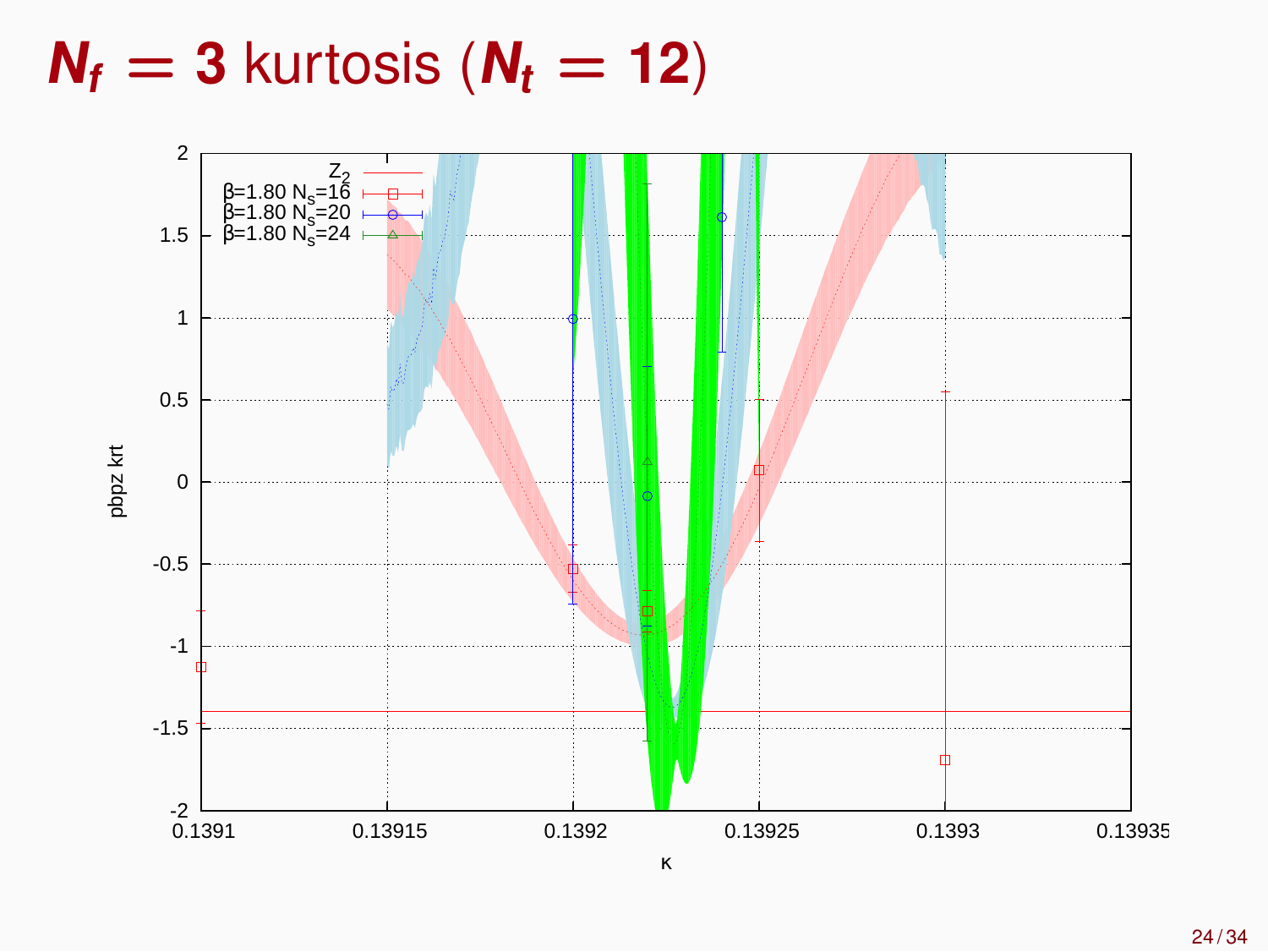## $N_f$  = **3** kurtosis intersection ( $N_f$  = **12**)

 $N_t = 12$  (Fit 3)

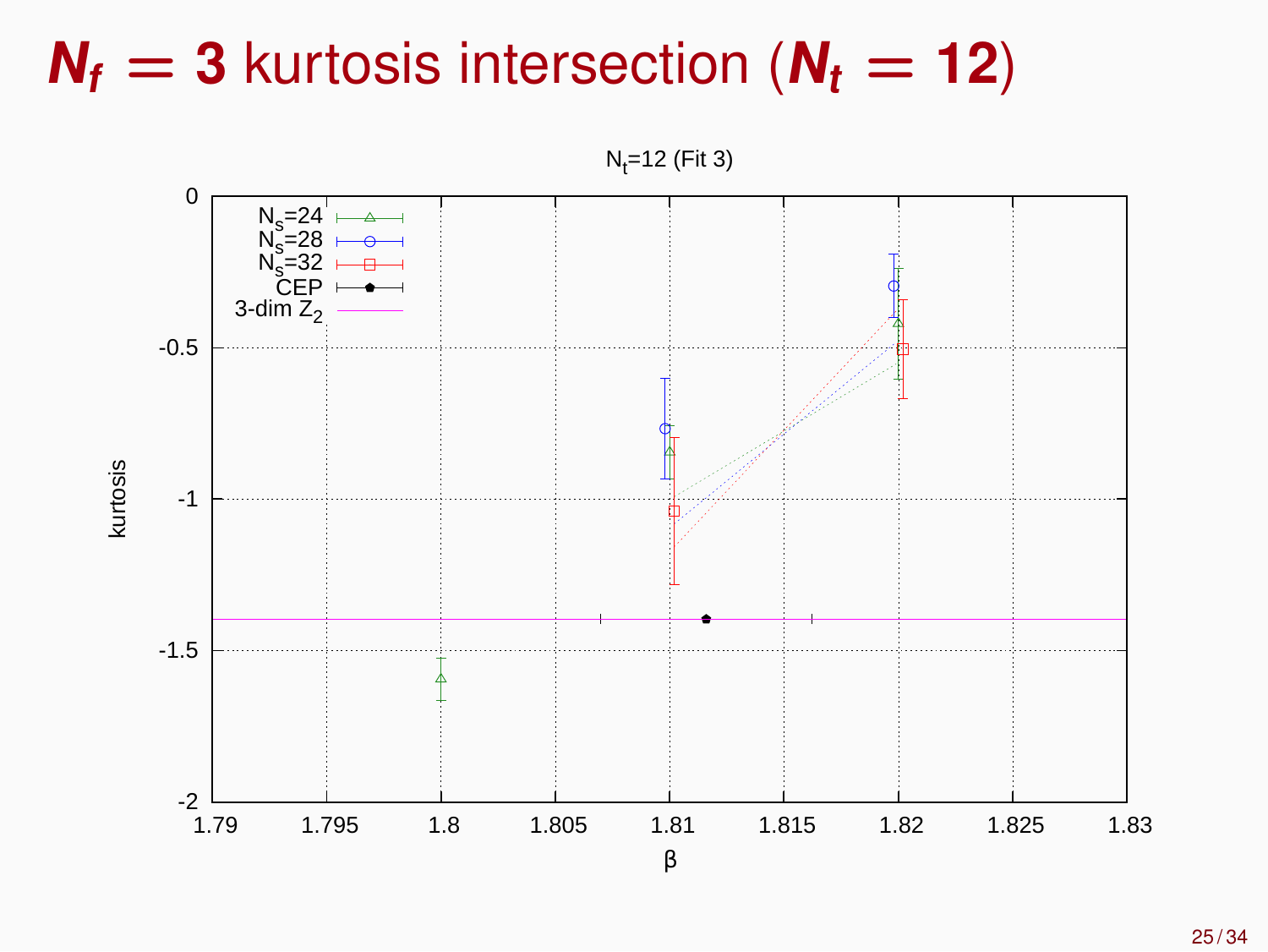#### $N_f = 3$ ,  $b = \gamma / \nu$  of  $\chi_{\textit{max}} \propto N_f^b$ **l**



critical endpoints determined by kurtosis intersection and critical exponent are consistent including  $N_t = 12$  26/34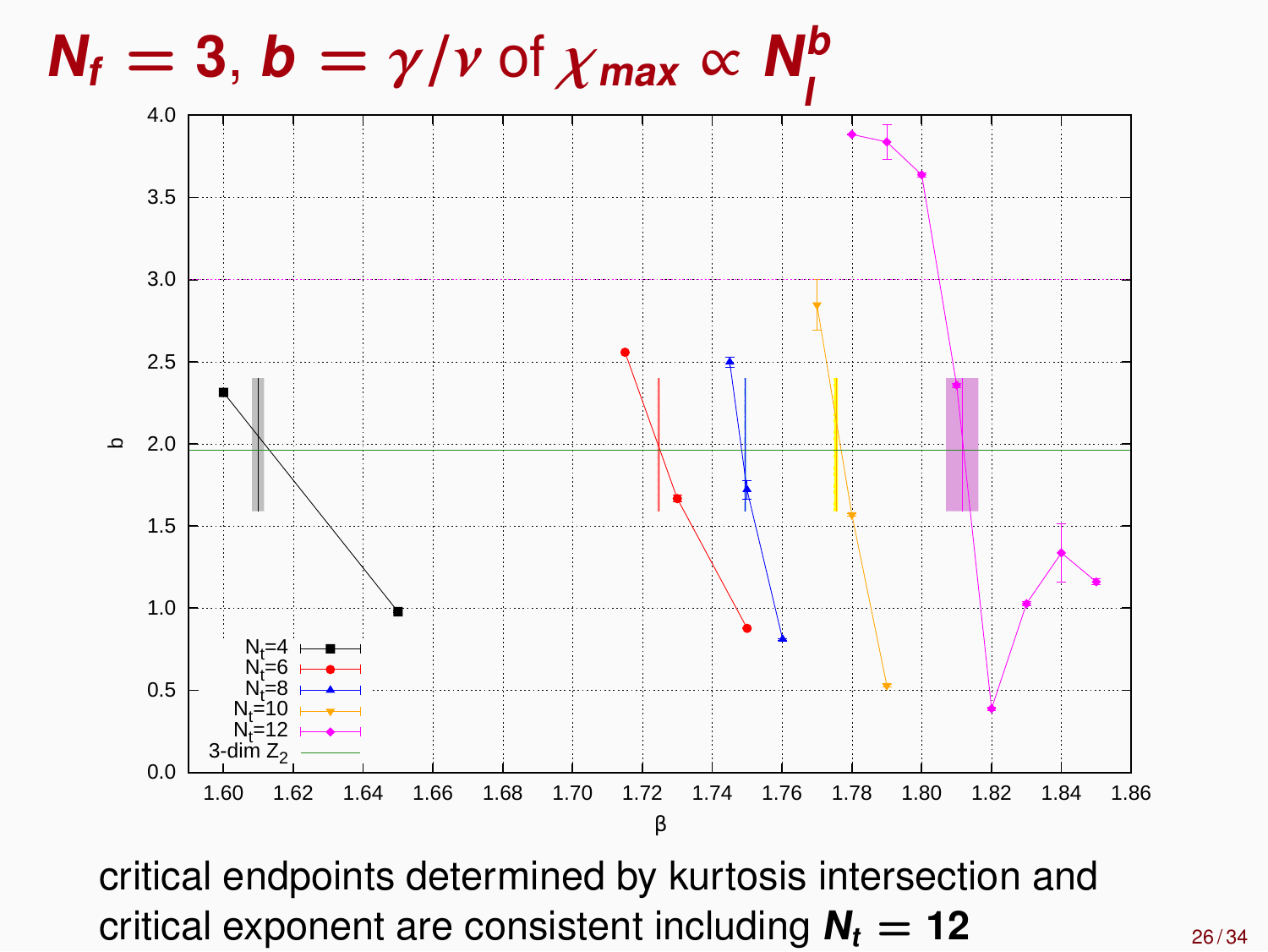# New  $N_f = 2 + 1$  simulation away from symmetric point

- $N_t = 6$  ( $a \approx 0.19$ fm),  $N_l = 10, 12, 16, 20, 24$
- symmetric runs
	- β **= 1**.**715**, κ **= 0**.**140900** − **0**.**141100**
	- β **= 1**.**725**, κ **= 0**.**140600** − **0**.**140618**
	- β **= 1**.**73**, κ **= 0**.**140420** − **0**.**140450**
- very heavy  $m_s$  runs ( $\kappa_s = 0.128$ )
	- $\bullet$  *B* = 1.73,  $\kappa_l$  = 0.143365 0.143390
	- $\bullet$  *β* = 1.74,  $\kappa_l$  = 0.142970 0.143042
	- β **= 1**.**745**, κ**<sup>l</sup> = 0**.**142733** − **0**.**142790**
- heavy  $m_s$  runs ( $\kappa_s = 0.1328$ )

• 
$$
\beta = 1.72
$$
,  $\kappa_l = 0.143160$ 

- $\bullet$  *B* = 1.73,  $\kappa_l$  = 0.142702 0.142750
- $\theta$  *B* = 1.735,  $\kappa_l$  = 0.142508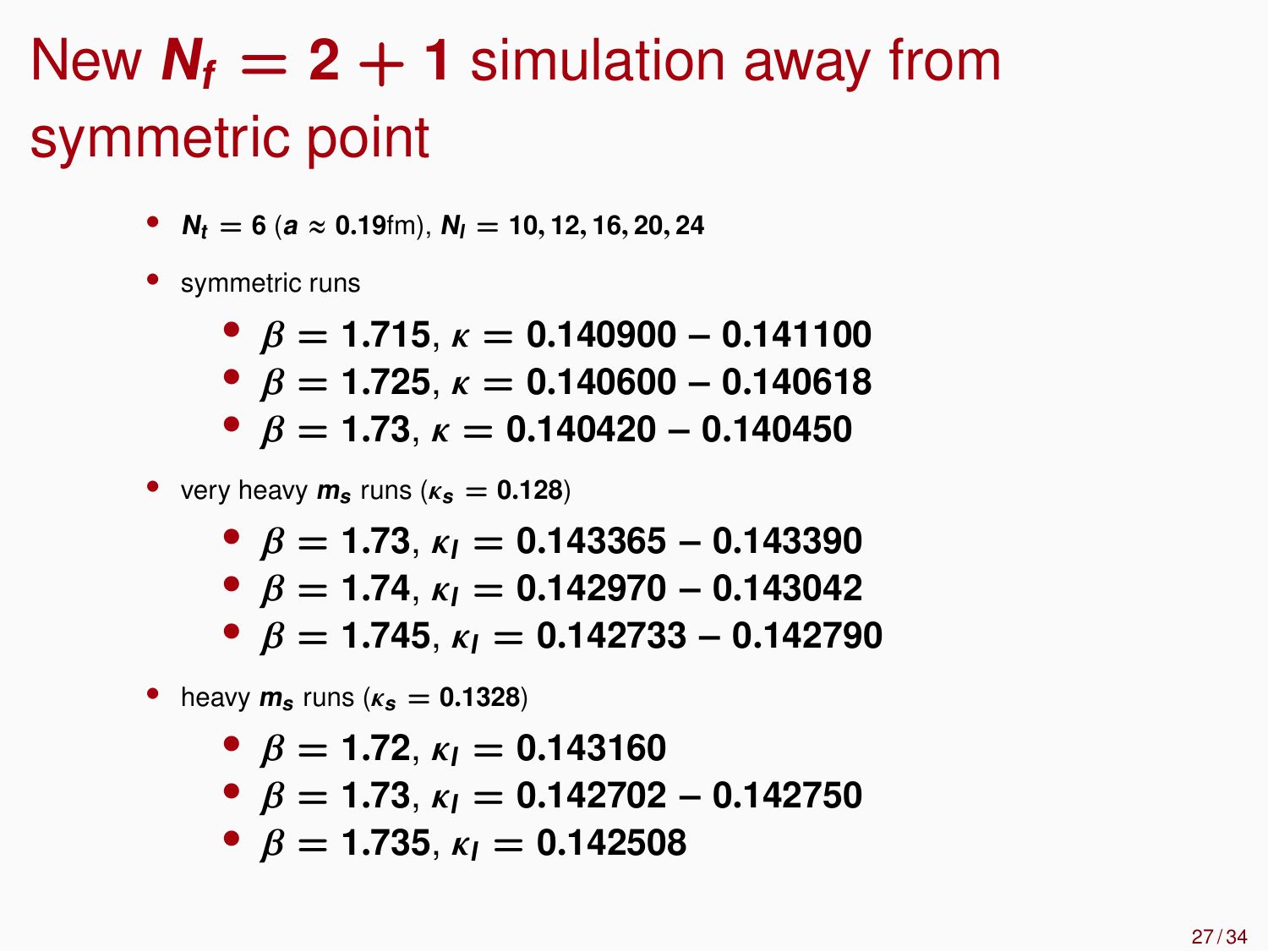#### $N_f = 2 + 1$  expectation, susceptibility, skewness and kurtosis (example)

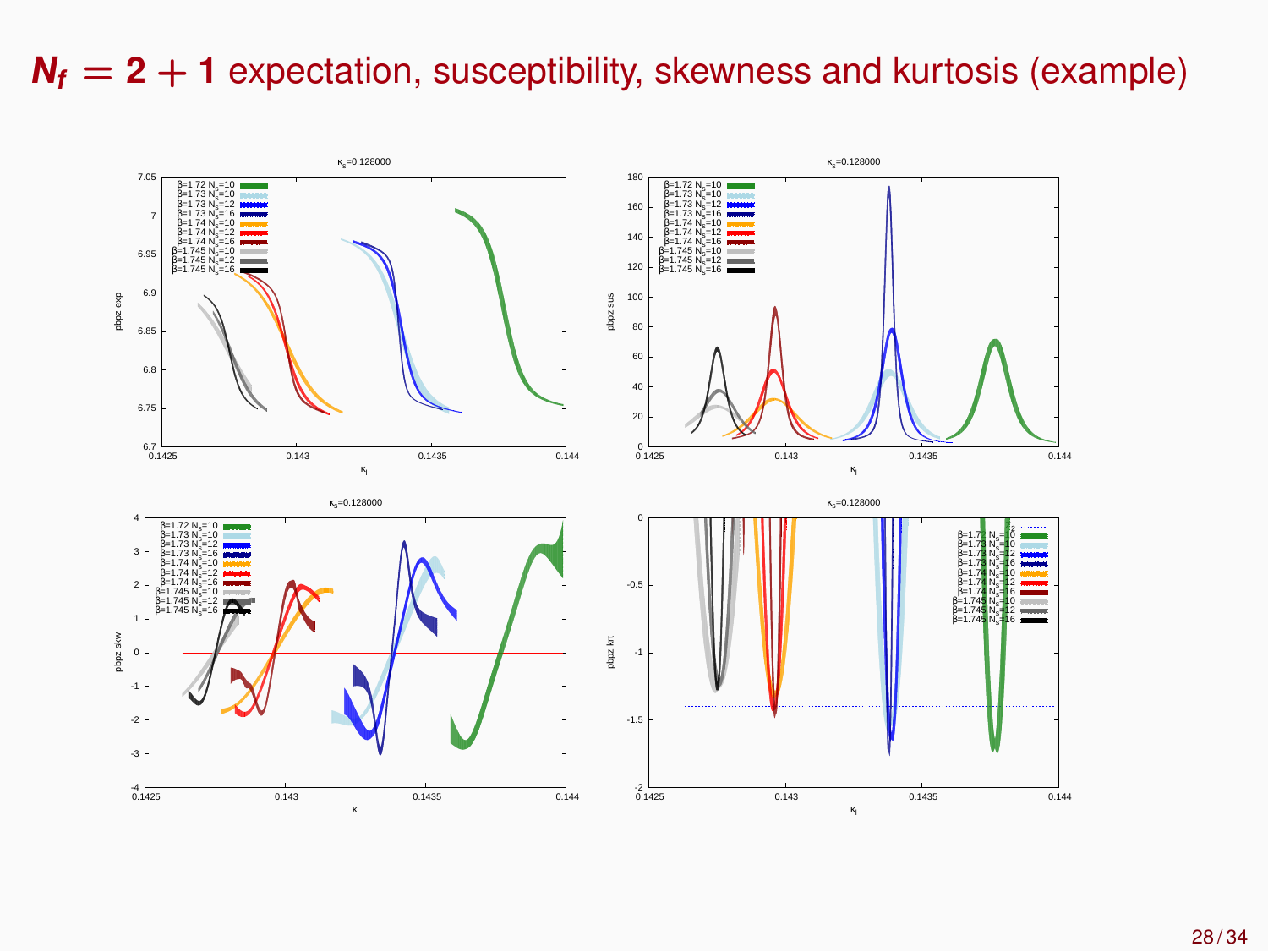#### $N_f = 2 + 1$  kurtosis intersection (example)

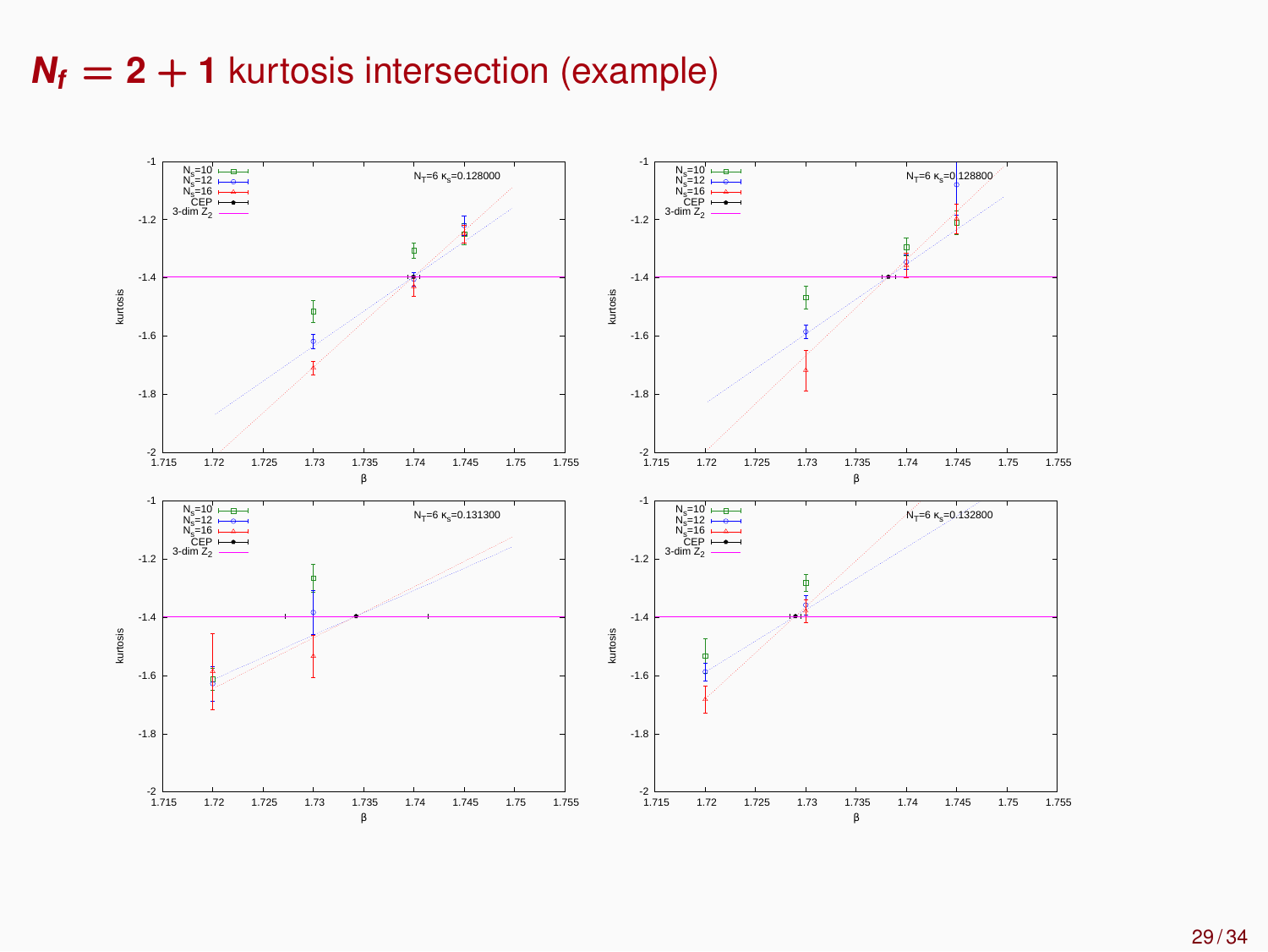# Critical endpoints in bare parameter plane

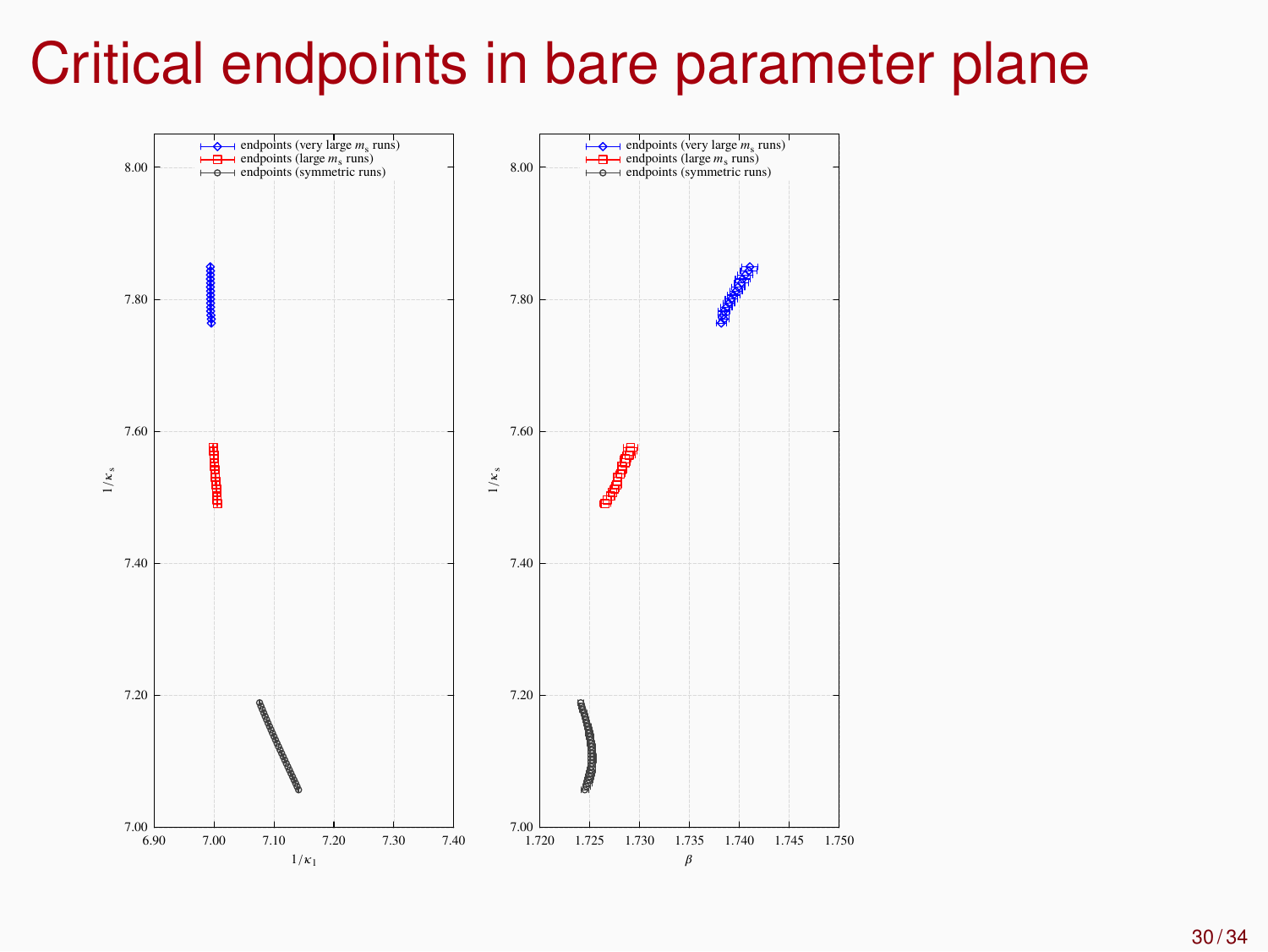# Critical endline at  $N_t = 6$



$$
m_{\rm s}-m_{\rm s}^{\rm tric} \sim m_{\rm l}^{2/5}
$$

[Rajagopal '95]

Fitting endpoints for tri-critical point  $\mathbf{x} = (\sqrt{\mathbf{t}_0} \mathbf{m}_{\pi})^2 \propto \mathbf{m}_{\pi}$  $\mathbf{y} = (\sqrt{\mathbf{t}_0} \mathbf{m}_{\eta_s})^2 \propto \mathbf{m}_s$ 

$$
y=b_0+b_1x^{2/5}
$$

| $b_0$   | $b_1$       | $\chi^2$ /dof | range   |  |
|---------|-------------|---------------|---------|--|
|         |             |               | (x <)   |  |
| 6.71(8) | $-13.3(2)$  | 0.54          | f. r. 1 |  |
| 6.44(2) | $-12.62(4)$ | 0.97          | f. r. 2 |  |
| 6.34(3) | $-12.39(6)$ | 3.26          | f. r. 3 |  |
| 3.28(9) | $-5.1(2)$   | 1655          | t. r. 4 |  |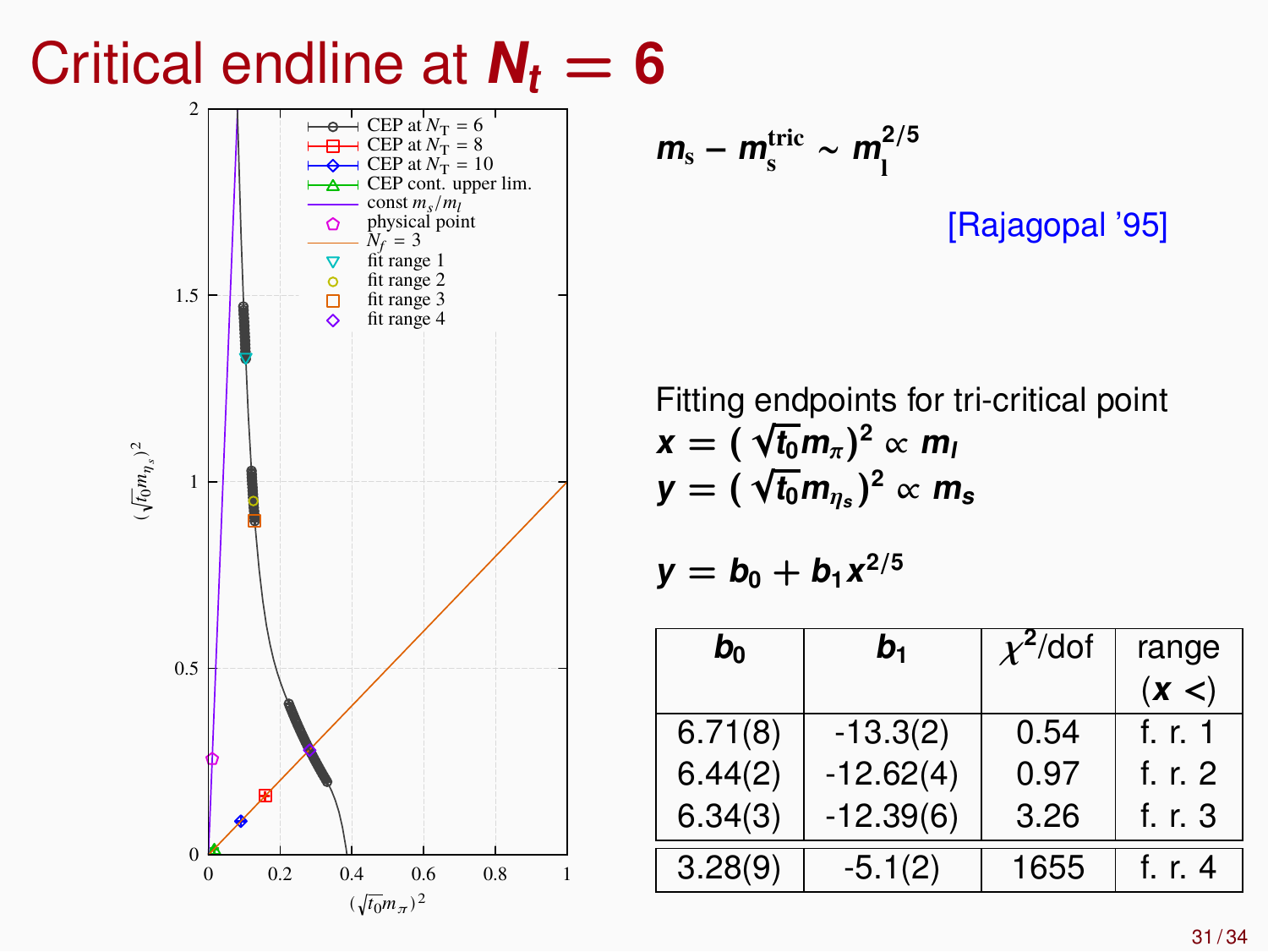# Critical endline at  $N_t = 6$



Fiting endpoints for all range with  $b_0 = 6.71$ 

Fit 1 
$$
y = b_0 + a_0x^{2/5} + a_1x + a_2x^2 + a_3x^3
$$
  
 $\chi^2/\text{dof} = 158$ 

Fit 2 
$$
y = b_0 + a_0x^{2/5} + a_1x + a_2x^2 + a_3x^3 + a_4x^4
$$
  
 $\chi^2/\text{dof} = 6.6$ 

Fit 3 
$$
y = b_0 + a_0x^{2/5} + a_1x + a_2x^2 + a_3x^3 + a_4x^4 + a_5x^5
$$
  
 $\chi^2/\text{dof} = 1.3$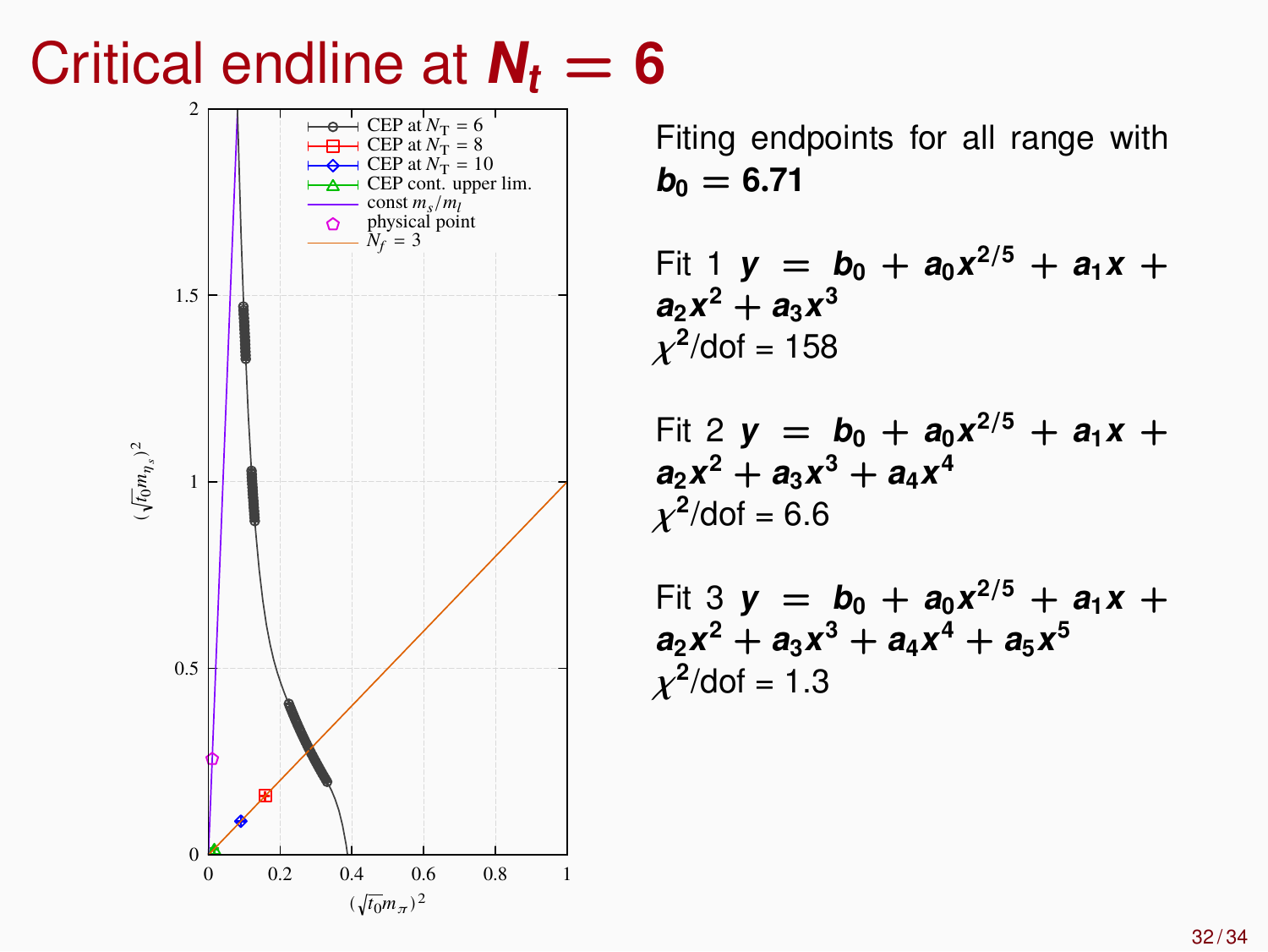Critical endline at  $N_t = 8, 10, \infty$  (estimated upper bound)



assuming same shape